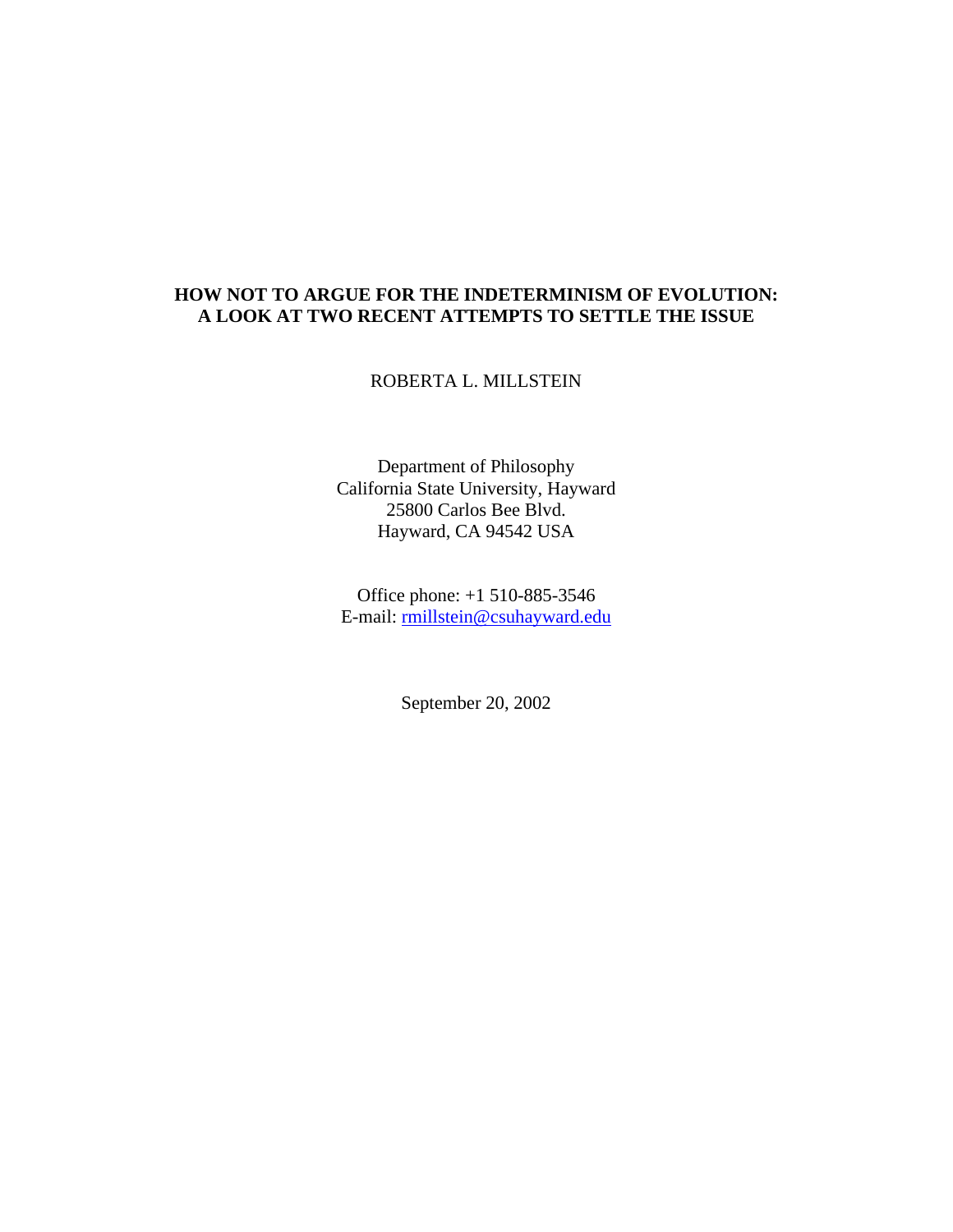### **1. Introduction**

 $\overline{a}$ 

Recently, philosophers of biology have engaged in a lively debate over the status of the evolutionary process: is evolution deterministic or indeterministic? The thread of the current discussion seems to have begun in 1984 with Elliott Sober 1984 arguing that macro-level evolutionary phenomena were not safe from micro-level indeterminism. In response, Alex Rosenberg (1988, 1994) and Barbara Horan (1994) argued against Sober and for the determinism of evolution. However, it is with the publishing of Robert Brandon and Scott Carson's fullfledged defense of evolutionary indeterminism that the debate seems to have kicked into high gear (Brandon and Carson 1996; hereafter BC). BC's paper inspired Leslie Graves, Horan, and Rosenberg to join forces and write a response defending "asymptotic" determinism (Graves, Horan, and Rosenberg 1999; hereafter GHR). Most recently, evolutionary indeterminists have struck back with a pair of papers by David Stamos (2001) and Bruce Glymour (2001). These two essays have persuaded one of the determinists, Rosenberg, to concede that the evolutionary process is "indeterministic in at least some of its most important fundamental processes" (2001, 536).<sup>1</sup> So, is the debate over? Have the indeterminists won? Not quite yet, I will argue.

Before beginning, I should come clean with my own views on this debate. I am neither an evolutionary determinist nor an evolutionary indeterminist, having argued previously that the appropriate position to take on this issue is one of agnosticism (Millstein 2000). Moreover, unlike Rosenberg, I have not been persuaded by Stamos and Glymour to change my position. However, agnosticism will not be my specific argument in this essay, although I will address

<sup>1</sup> Contrast this quote with Rosenberg's earlier remarks: "…it appears to be reasonable to conclude that, like mechanical phenomena, evolutionary phenomena are after all deterministic, or at least as deterministic as underlying quantum indeterminism will allow" (1994, 82). However, he has not conceded the related claim, made by BC, that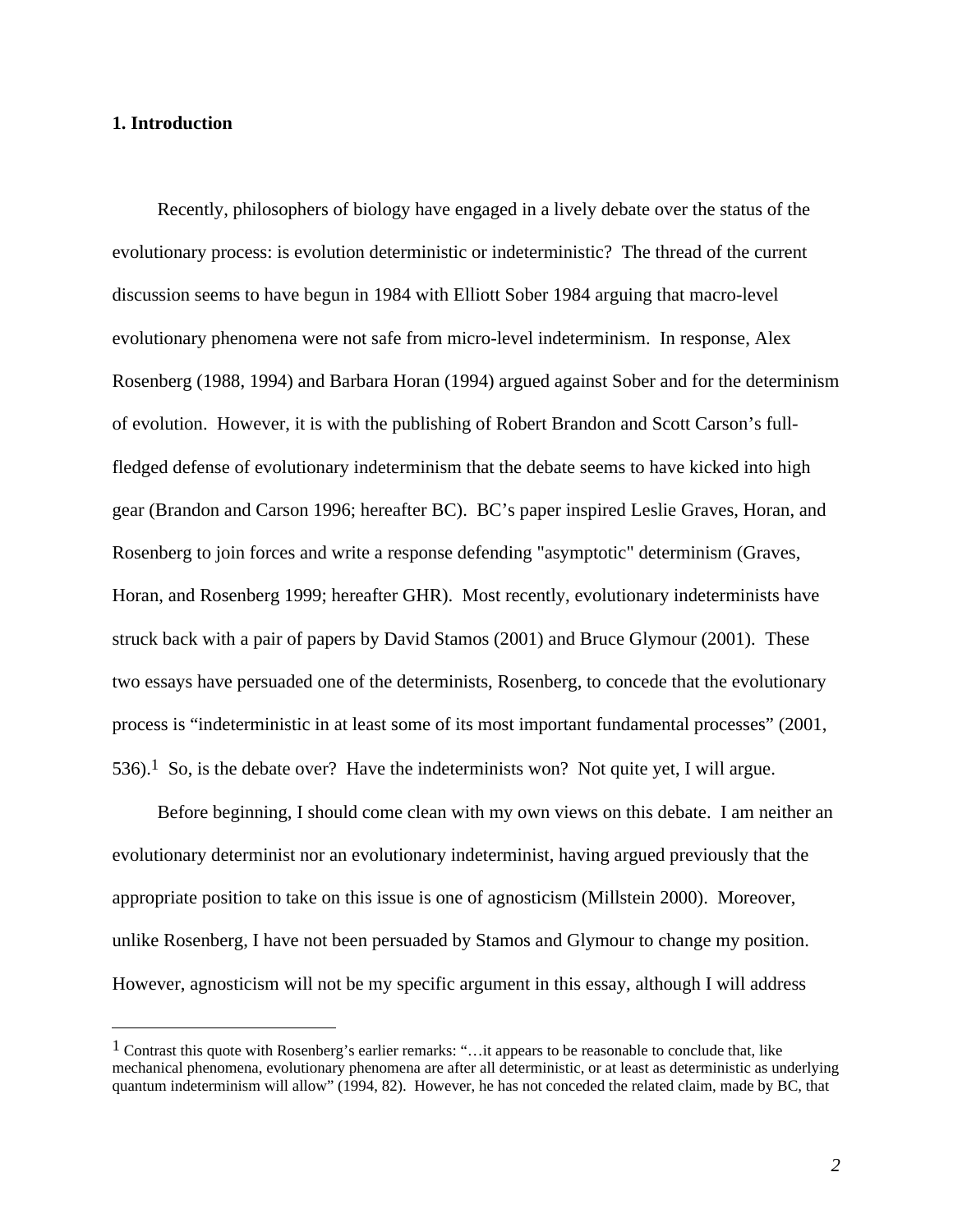some of the same issues that I have before. Instead, I want to illustrate some of the difficulties in finding a resolution to this debate, and to show why Stamos and Glymour do not settle the issue. Then briefly, at the end of my essay, I will suggest how the debate might be resolved, if it is to be resolved.

Although ultimately my focus is on the arguments by Stamos and Glymour, I will spend some time discussing BC and GHR. I think the case can be made that it is primarily these two papers that have set the terms of the current debate. In order to characterize this debate, we will need some rough definitions. Let us take *determinism* to be the view that given the *complete* state of the world at one point in time, the state of the world at every future point in time is uniquely determined. We will take, *indeterminism*, on the other hand, to be the view that, given the complete state of the world at one point in time, the state of the world at every future point in time is *not* uniquely determined; for a given point of time in the future, more than one state is possible.2 Now let us take a *scientific realist* to be someone (a philosopher, scientist, or layperson) who accepts the probable truth of theories that are well-supported by evidence, and a *scientific realist about quantum mechanics* (QM) to be someone who accepts the claim that QM implies indeterminism at the micro-level.

Given these definitions, the question that emerges from BC and GHR is: if you are a scientific realist, and a scientific realist about QM in particular, should you believe that the evolutionary process is indeterministic?<sup>3</sup> The "if" clause here is crucial – the entire debate

the probabilities of evolutionary *theory* are fundamental propensities, a claim that I discuss elsewhere (Millstein, forthcoming).

 $2$  I am not particularly wedded to the wording here; the key point is that the definitions of determinism and indeterminism are ontological rather than epistemological.

<sup>3</sup> Parts of BC's arguments do not rely explicitly on a realist stance towards QM, as will be discussed further below; however, Brandon states these arguments do "not commit us the truth, or even the sensibility, of the following counterfactual: If quantum mechanics were deterministic then the evolutionary process would still be indeterministic. I for one have no idea how to evaluate the truth of that statement" (ms.).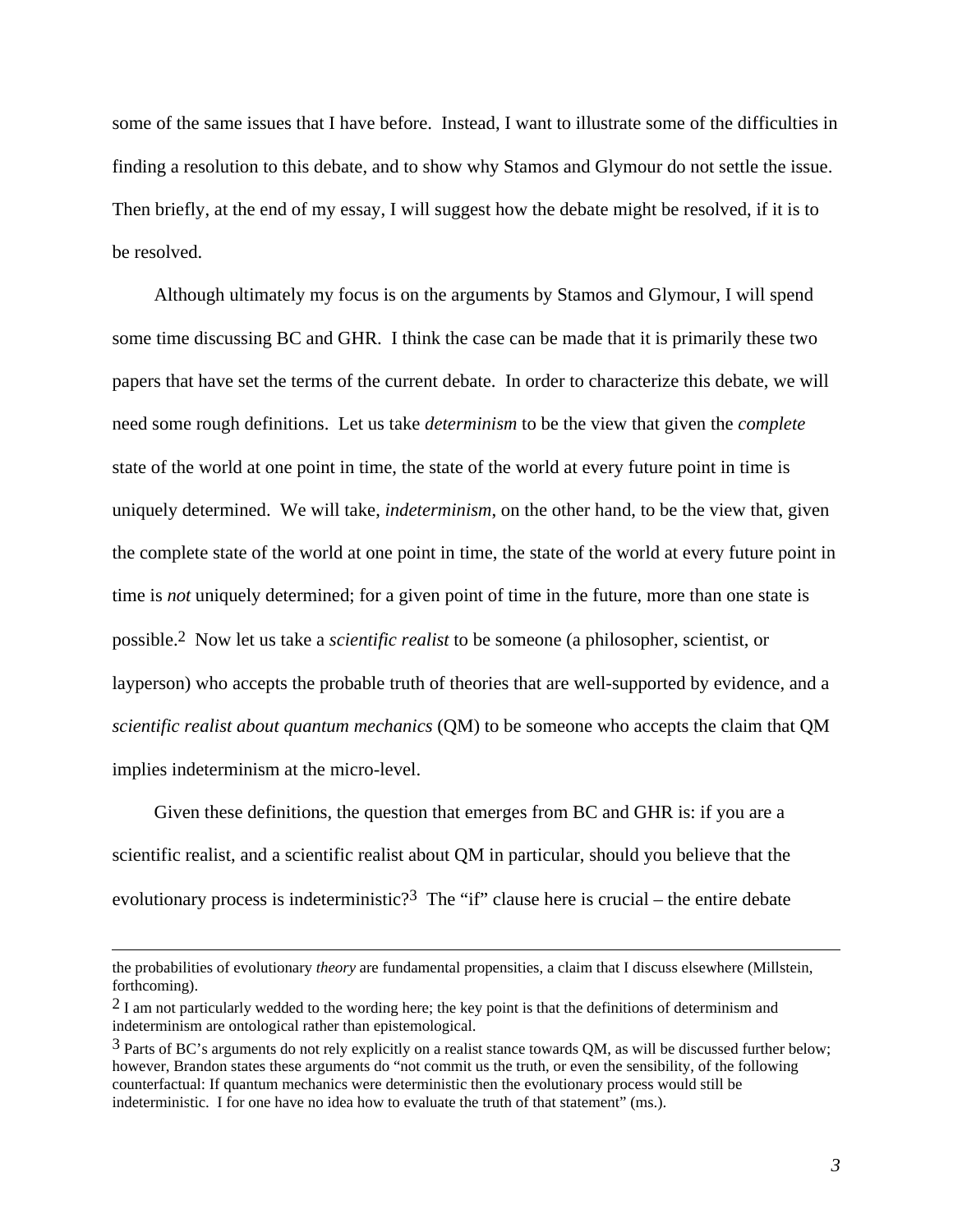assumes scientific realism and the reality of quantum probabilities. As BC emphasize, the arguments would not be convincing to someone who was a scientific instrumentalist in general, for reasons outside of this debate. BC's answer to the above question is "yes"; GHR answer "no".

However, that is not the only point of disagreement; there is also disagreement over the related question as to how to interpret the use of probabilities in evolutionary *theory*. According to GHR, the probabilities used in evolutionary theory are purely epistemic ones.<sup>4</sup> According to BC, even if it turns out that evolution *is* a deterministic process, the probabilities used in the theory are not merely epistemic, but are explanatory of genuine phenomena.

Although these authors treat the two issues in concert, in this essay I will consider only the former question of the determinism or indeterminism of the evolutionary process in order to give due weight to the answer. The question of the proper interpretation of probability for evolutionary theory is interesting and important,<sup>5</sup> but it is partially dependent on the determinism/indeterminism question. Specifically, if the evolutionary process is deterministic, then some interpretations of probability are ruled out, most notably fundamental propensity (although there are propensity interpretations that are consistent with determinism). On the other hand, if the evolutionary process is indeterministic, almost any interpretation of probability would be appropriate, but fundamental propensity will play at least some role. So, answering the determinism/indeterminism question is a necessary step in answering the interpretation-ofprobability question.

Furthermore, the determinism/indeterminism question is interesting and important in its own right, and not only because the answer tells us something about the nature of our reality.

<sup>&</sup>lt;sup>4</sup> Rosenberg has since recanted this view (2001).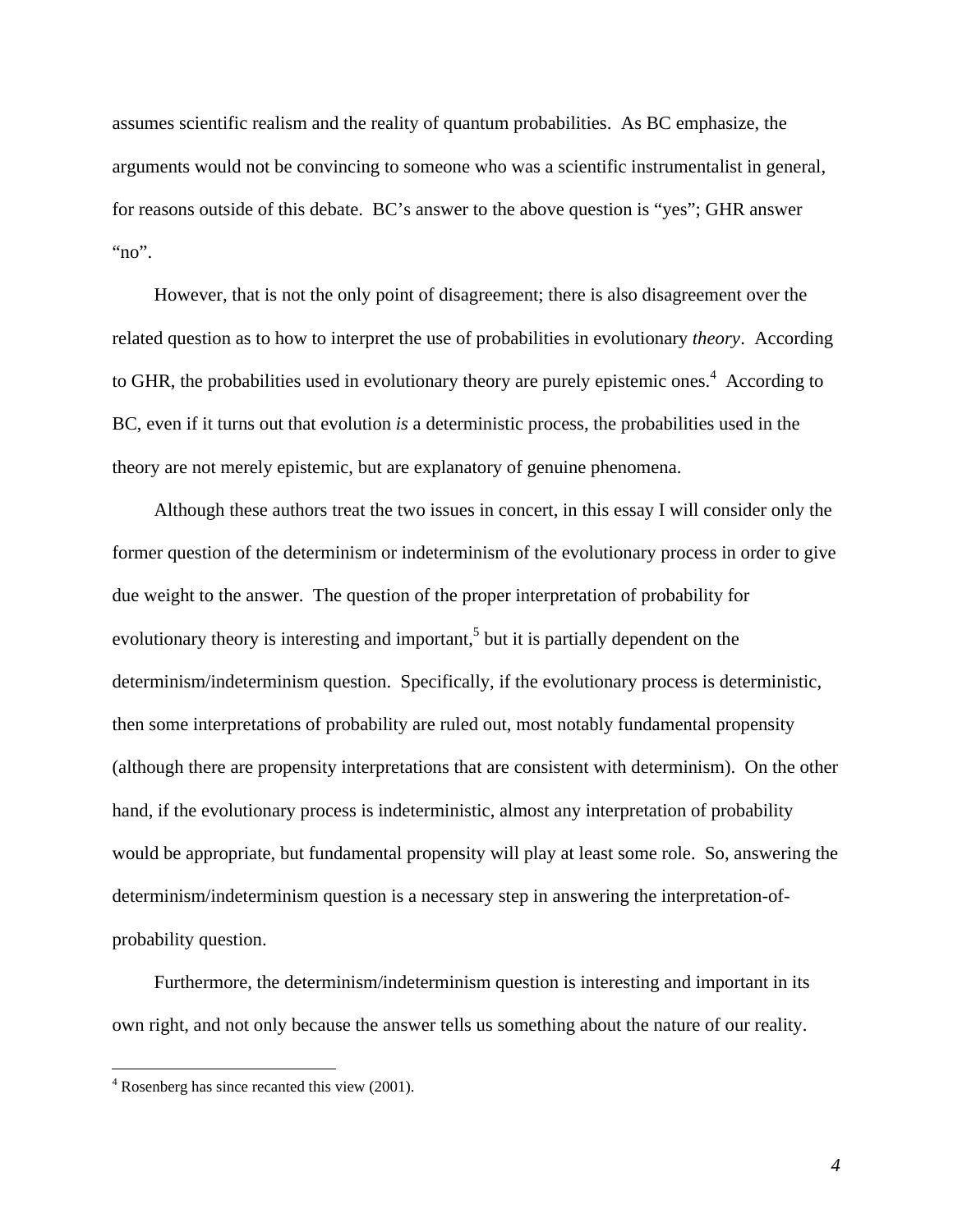For example, Gould has argued that if we could "replay the tape of life" that humans might not evolve a second time (Gould 1989). But what does this claim mean? Does it mean only that, given different initial conditions, humans might not have evolved, or does it mean something stronger – that even given the same conditions, humans might not have evolved? (Gould seems to have intended the former, weaker claim). If the evolutionary process is indeterministic, the stronger claim is warranted; if deterministic, only, perhaps, the weaker. Another example is the perennial issue of human "free will". To the extent that indeterminism is relevant to this issue (not unproblematically, as has been amply discussed elsewhere), indeterminism of the evolutionary process is going to be more relevant than indeterminism of quantum phenomena alone.

So, given the terms of the debate as I have described them above, there are two basic strategies by which one might seek to argue for indeterminism, as Stamos and Glymour do. The first is to focus on the implications of QM for evolution, and to argue that the indeterministic micro-level percolates up to the macro-level. This is the strategy that Stamos uses. The second strategy largely ignores the implications of QM, and argues for the indeterminism of evolution on independent (autonomous) grounds. This is primarily (although not solely) the strategy that Glymour uses. I will examine each of these strategies in turn.

#### **2. The Percolation Strategy**

 $\overline{a}$ 

Again, both sides of the debate assume that micro-level phenomena are fundamentally indeterministic. However, the question remains as to whether the quantum mechanical

 $<sup>5</sup>$  See Millstein (forthcoming) for discussion of this issue.</sup>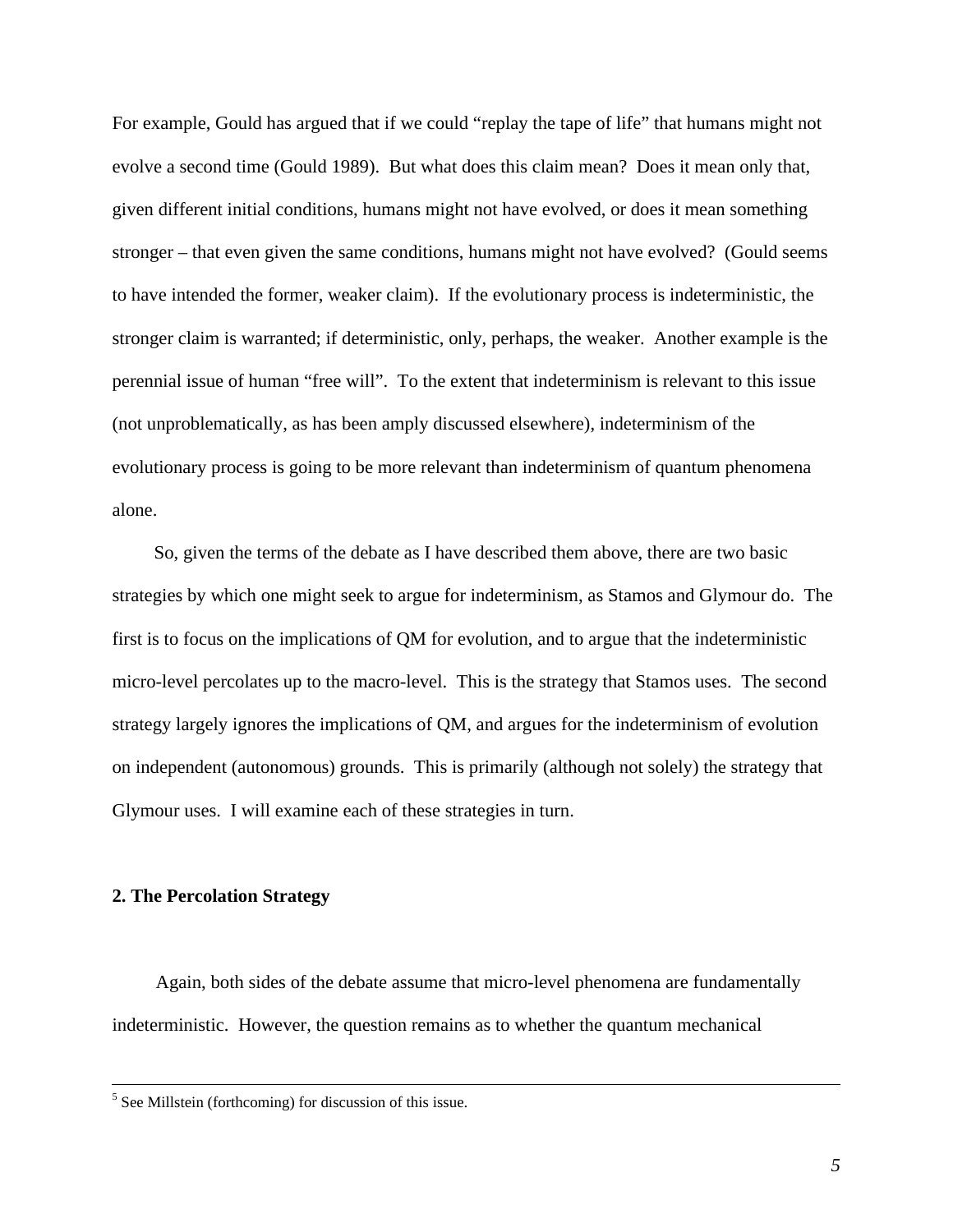indeterminism of the micro-level can "percolate up" to the macro-level described by evolutionary biology. The percolation argument, formulated by Sober and endorsed by BC, concludes that the micro-level *can* percolate up to the level of evolutionary processes. As Sober states:

If *enough* elementary particles had behaved differently, the behavior of the macro-object (the organism, the population) that they compose would have also been different. And there is no deterministic guarantee that the ensemble of particles *must* have behaved the way it did. The most that the ensembles of particles we call organisms can do is exhibit an impressive degree of predictability. But, so long as they are made of particles that have an irreducible chance component in their behavior, they too must be indeterministic systems. If chance is real at the micro-level, it must be real at the macro-level as well (1984, 121; italics in original).

It is important to recognize that the percolation argument is not denied outright by determinists. GHR admit "it is not in principle impossible that quantum indeterminacy might occasionally alter a biological outcome" (145). Thus, the determinists concede that it is *possible* that micro-level indeterminacy can percolate up to the evolutionary macro-level. However, they argue that it is extraordinarily unlikely; by the time we reach the macro-level of evolutionary processes, the world is essentially deterministic. I will refer to this as the "asymptotic determinism" argument.

Rosenberg has recently offered a useful clarification of the asymptotic determinism argument: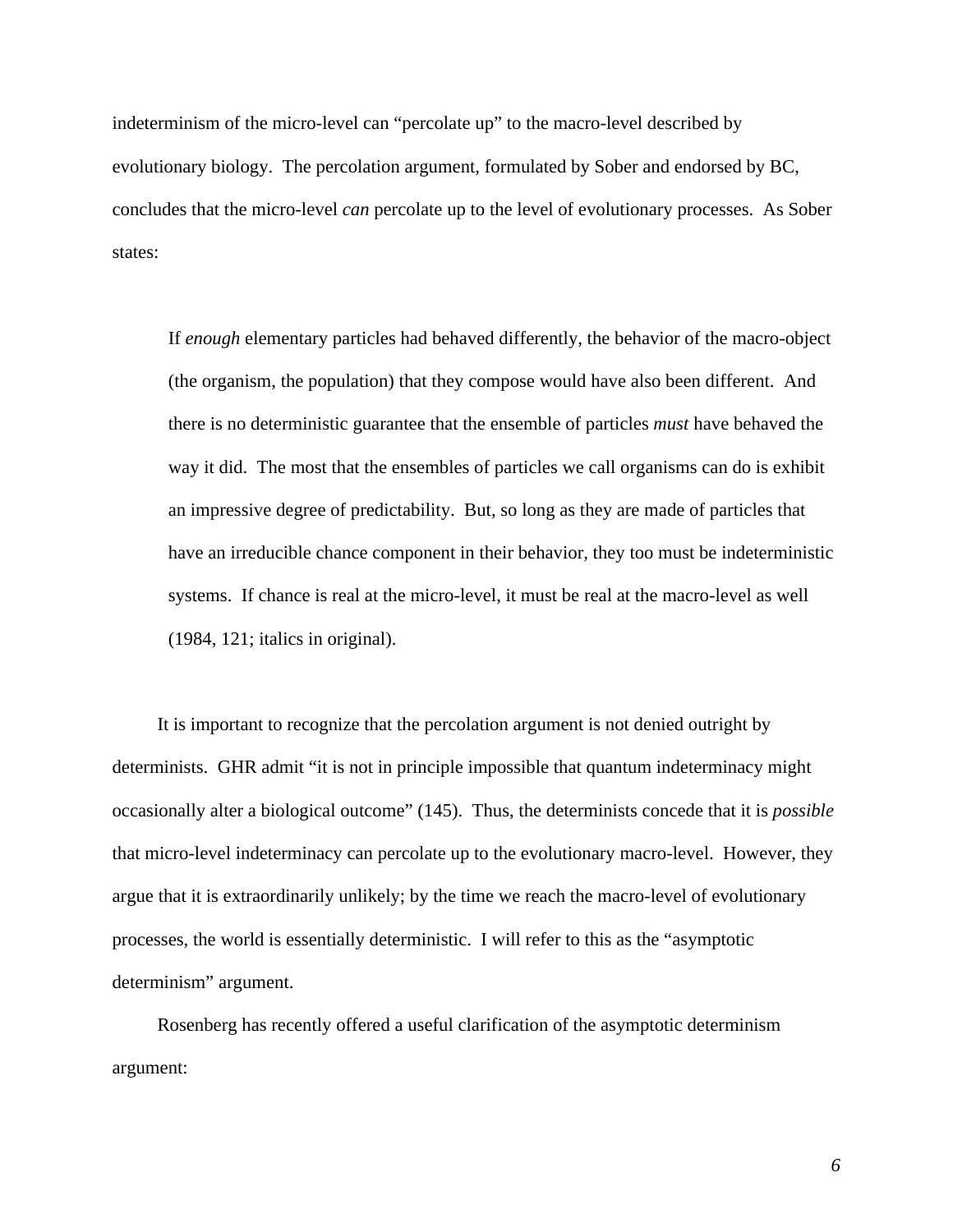For example, Newtonian mechanics suitably restricted to the description of the behavior of macroscopic objects over finite periods of time only, will be instantiated by the histories of many possible worlds–including the actual world–in which (indeterministic) quantum mechanics obtains, but in which the probabilities of the violation of Newton's laws by macroscopic objects are so low that there is not a single *actual* violation in the amount of time taken up by the whole history of the possible world in question. That the actual world is such a world is what GHR had in mind in claiming that quantum phenomena *asymptotically* approach determinism in almost all biologically significant processes (2001, 537-8; italics in original).

Stuart Glennan offers an everyday example of asymptotic determinism in his observation that in spite of micro-level indeterminism, "pushing the button on a Coke machine deterministically produces a Coke" (1997, 498). Glennan points out that even when pushing the button *doesn't* produce a Coke, this is due to a failure of the mechanism of the Coke machine and is not an indeterministic phenomenon (1997, 515, n. 3).

In one sense, these two opposing arguments–indeterministic percolation versus asymptotic determinism–are not in conflict at all; it is possible to believe simultaneously that the micro-level *can* percolate up to the evolutionary macro-level, while claiming that this almost never happens (since we have asymptotically approached determinism).

However, there *is* a certain amount of conflict between the two arguments, and this seems to have to do with the *frequency* of percolations. The asymptotic determinism argument implies that percolation almost never occurs, whereas the percolation argument implies that percolation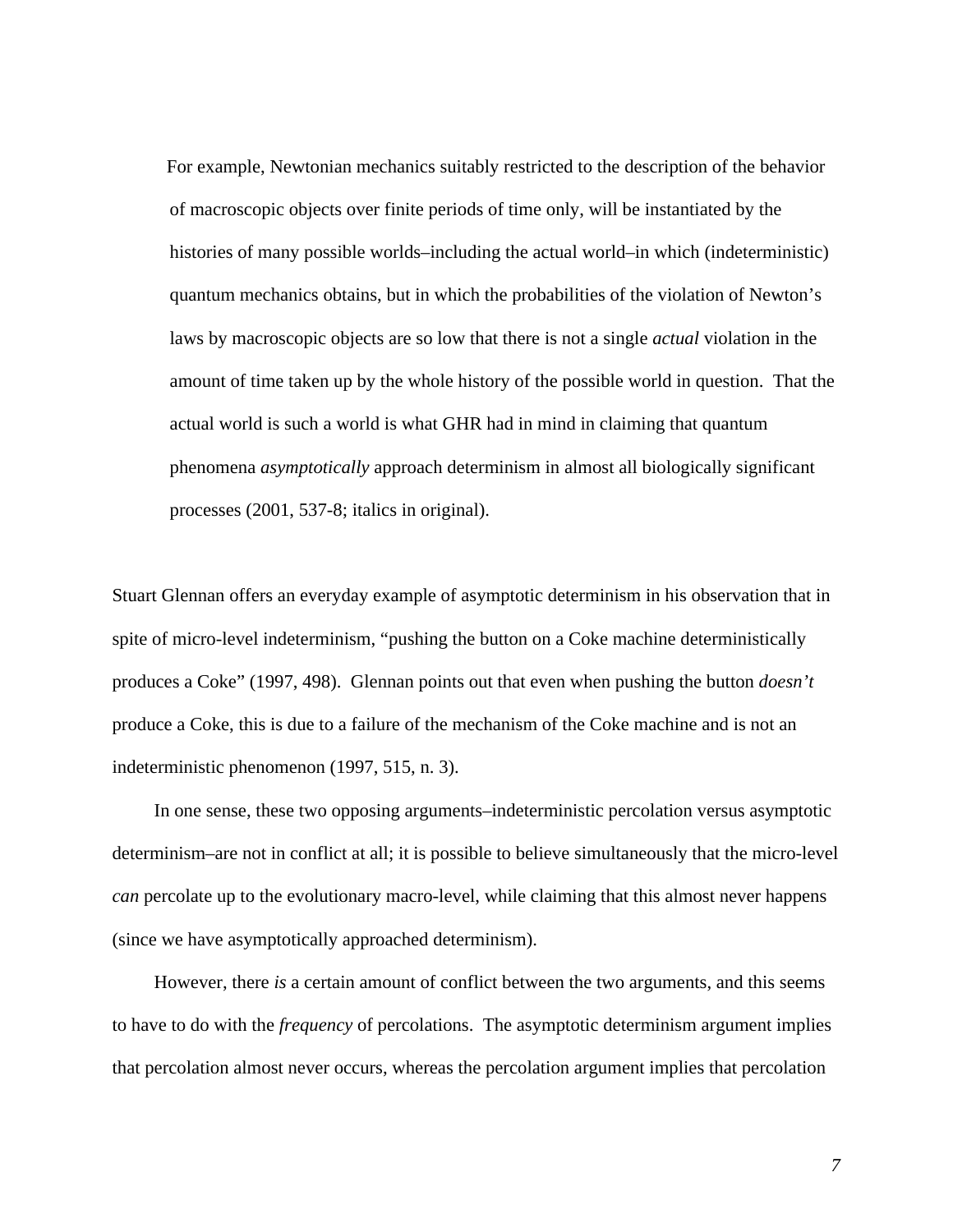occurs, if not frequently, then somewhat more frequently than "almost never." Or perhaps "almost never" is stating the asymptotic determinism position too strongly – GHR are willing to concede "that quantum indeterminism might *occasionally* alter a biological outcome" (145; emphasis added). On the other hand, when BC argue for the indeterminism of evolution, they are not talking about a phenomenon that occurs rarely, or even occasionally, but rather, a phenomenon as common as two cloned plants that are raised in identical conditions, yet have different numbers of flowers (329).

Thus, the terms of the debate (via the percolation strategy), as set by BC on the one hand, and Graves, Horan and Rosenberg on the other, are fairly vague. It is unclear how many "percolations" would have to occur before we would consider our world to be fundamentally indeterministic. I think that the debate has been cast in such vague terms because the logically possible extreme positions–complete determinism or complete indeterminism–are implausible. On the other hand, what is interesting to us is the degree to which evolution is indeterministic. And there *is* a substantive difference between an evolutionary process that is rarely indeterministic and an evolutionary process that is frequently or commonly indeterministic. However, casting the debate in these vague terms means that it will be difficult, although perhaps not impossible, to settle.

What *would* make the debate impossible to settle is if were kept it in these purely abstract terms – if one simply asked how frequently micro-level indeterminism percolates up to the macro-level. To answer "frequently" or "very rarely" is simply to trade one philosophical intuition for another. The observable world contains numerous phenomena that *appear* deterministic and numerous phenomena that *appear* indeterministic. Without the demonstration of a concrete example, there is no good reason to prefer one intuition over the other. (I will refer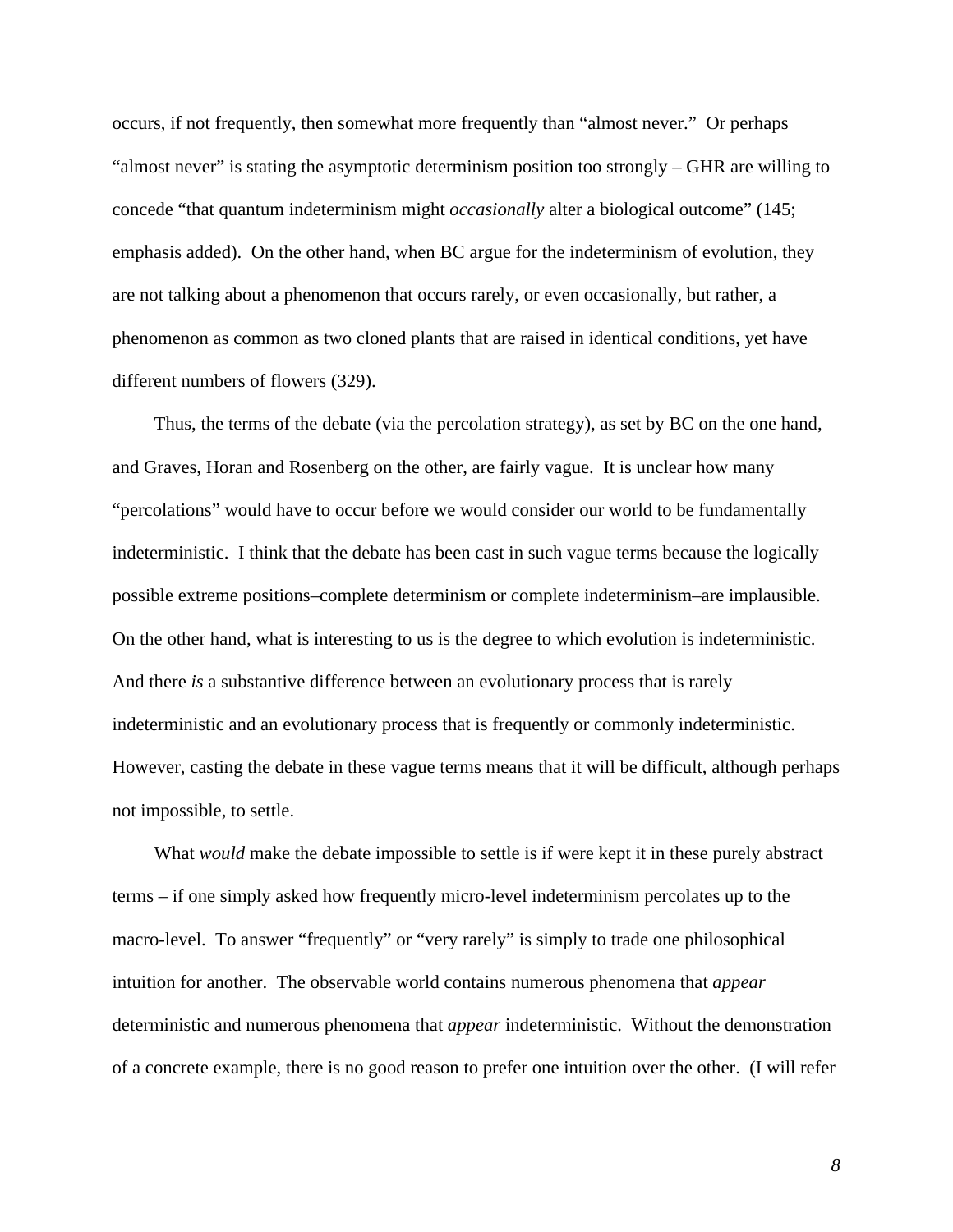to this abstract trading of intuitions over percolation as the "percolation fallacy"). Perhaps in recognition of this point, BC present a concrete example where a quantum mutation would have a population-level effect – a percolation to the macro-level.

In BC's example, there is a population consisting of two haploid genotypes, *A* and *a*. The population has an unstable equilibrium point when the population is composed of equal numbers of *A*'s and *a*'s; one mutation from *a* to *A* would cause the population to consist entirely of *A*'s, whereas a mutation from *A* to *a* would cause the population to consist entirely of *a*'s. Thus, if some mutations are quantum events, it is clear that this would be a case where quantum effects would percolate up to the level of evolutionary processes.

Unfortunately, this is only one example, and it leaves one wondering if similar arguments could be made with other kinds of examples. In addition, as BC admit, the example is unrealistic. In fact, the very thing that makes the example persuasive – the unstable equilibrium point that leads to the dramatic shift in the composition of the population – is what makes it unrealistic. As BC note, we would not expect to find such populations in nature because random drift would likely push the population from the point where the two genotypes were of equal frequency. Thus, because BC's example is only one example, and because it is an unrealistic example, it does not go very far in settling the question of how often percolations occur. It certainly does not seem to bump us very far from the "almost never" category and into the "more frequently" category (again, the terms of the debate are vague, so it is difficult to know when it has been settled).

It should be noted that BC do not intend the percolation argument to be their primary argument for the indeterminism of the evolutionary process (and this will be discussed further below). They are more concerned with *autonomous* indeterminism than they are with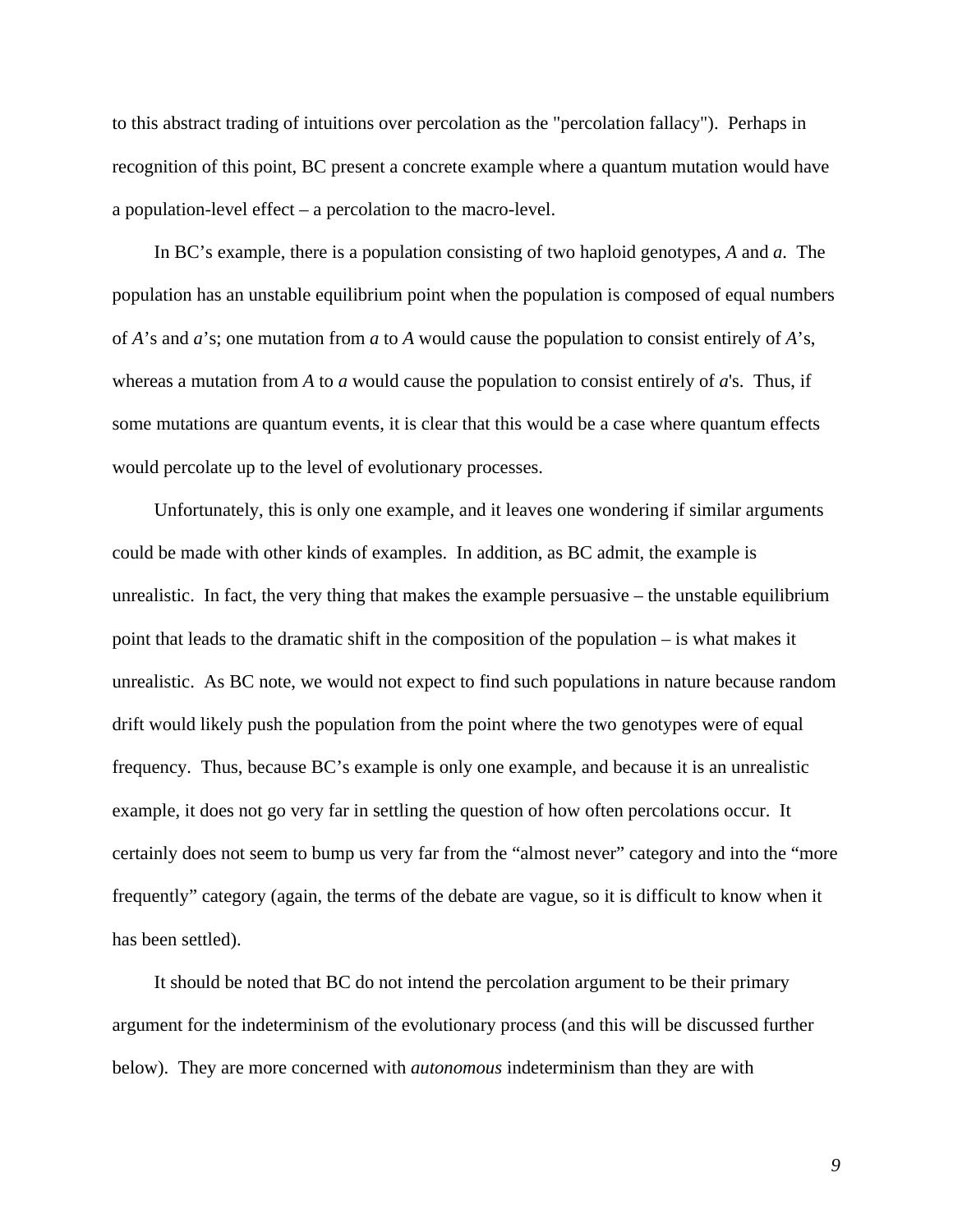indeterminism *simpliciter*: "For ET to be autonomously indeterministic it must be indeterministic in a way that does not depend on QM" (BC, 320). It certainly would be an interesting result if evolution turned out to be indeterministic, completely independently of quantum theory. However, I think the question of whether evolution is non-autonomously indeterministic is interesting and important in its own right. In other words, in one sense, I take BC's percolation argument to be more important than they do; I think that the *kind* of argument that they give has the potential to settle the debate, even if I don't think that this particular argument succeeds.

 GHR offer additional criticisms of BC's example, but rather than considering those criticisms directly, I will address Stamos's response to them. Stamos (2001) identifies five reasons that GHR give for thinking that BC's example is highly improbable: 1) BC need to defend their assertion that the processes creating point mutations are indeterministic, 2) the number of bases of relatively small genes (let alone large genes) is too large for spontaneous mutations to have anything but a negligible effect, 3) the genetic code is redundant, 4) many amino acid substitutions in proteins result in little if any difference in function, and 5) a point mutation could be canceled out by additional random events.

Of these five reasons, only four are really directed at the claim that BC's example is improbable (namely, reasons 2, 3, 4, and 5 above). Stamos provides counterarguments to these four reasons. These counterarguments are quite persuasive, although they are not conclusive, because even if Stamos were to succeed in defending BC's example, the debate will still not be settled, for the reasons that I just mentioned–it is only one example, and it is an unrealistic example.6 Thus, I will not give any further discussion of these four counterarguments.

<sup>6</sup> In addition, he does not address GHR's general reasons for endorsing asymptotic determinism.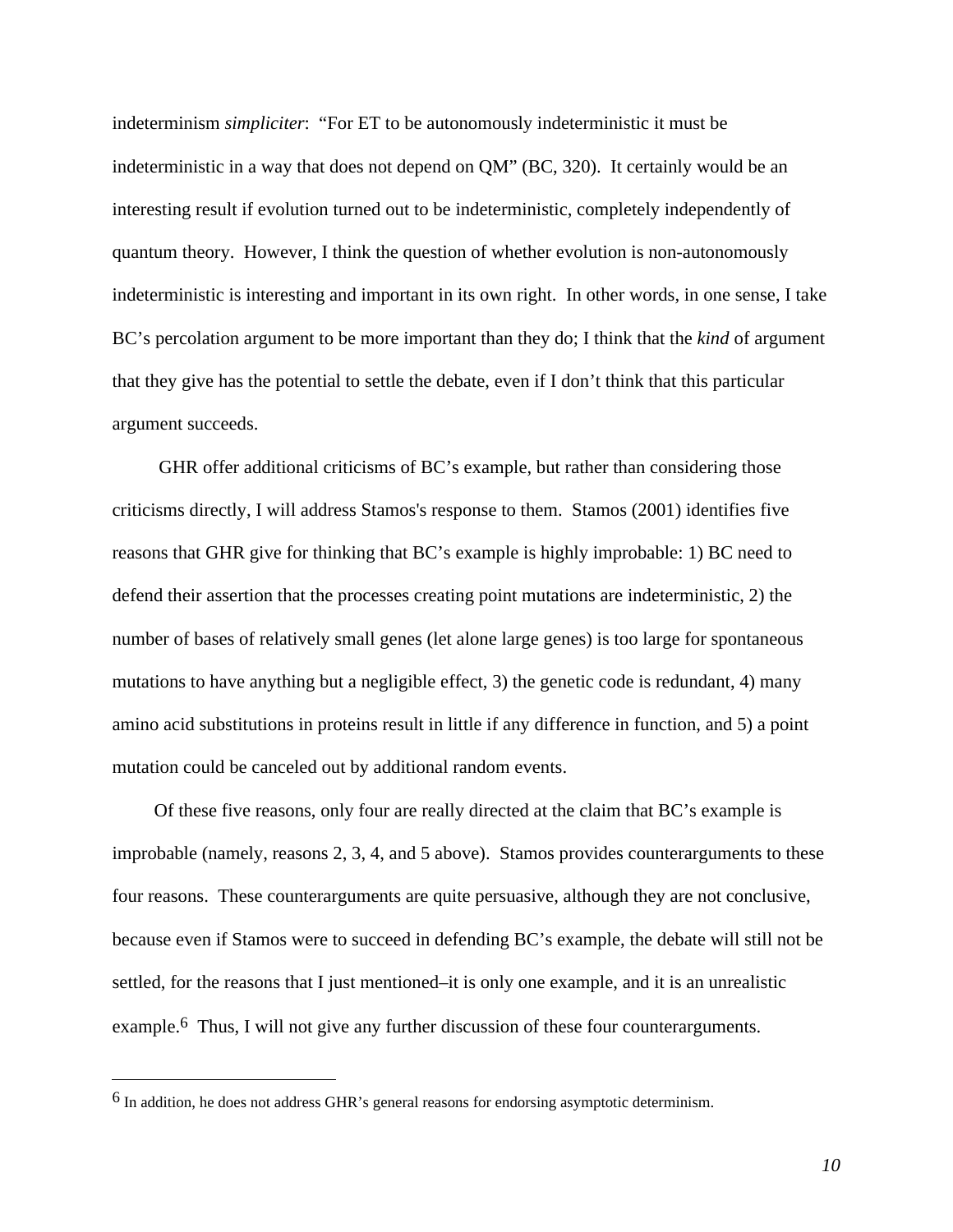In any case, the primary focus of Stamos's arguments is not against GHR's claim that BC's example is improbable. Instead, Stamos focuses in particular on GHR's suggestion, made in a footnote, that point mutations may not be indeterministic (reason 1 above). GHR state:

Of course, saying that point mutations are caused by quantum activity is not the same thing as saying that point mutations instantiate quantum indeterminacy. Consider the shape and complexity of an [adenine] molecule. The changes required to mutate this molecule into a guanine molecule will be quite considerable, clearly involving a substantial aggregation of micro-processes. Because the outcome of micro-events aggregating to this extent is asymptotically deterministic at even the level of macrophysical processes, BC's assertion that the processes creating point mutation are indeterministic is an assumption very much in need of defense (144, n. 7).

So Stamos defends the assumption–and defends it well. After numerous papers in which philosophers have glossed over the indeterminacy of point mutations, Stamos gives us a detailed, biologically sophisticated explanation of why point mutations are indeterministic. I cannot do justice to it here, but in short, he examines several candidate mechanisms for point mutations (discussing controversies over different proposed mechanisms), and illustrates how the different mechanisms "hook up" to quantum mechanical processes (Stamos 2001). It is a compelling and convincing argument, and it is a genuine contribution to the philosophical literature, filling in a yawning gap. However, it does not settle the question of whether evolution is largely deterministic or indeterministic. Or so I will argue.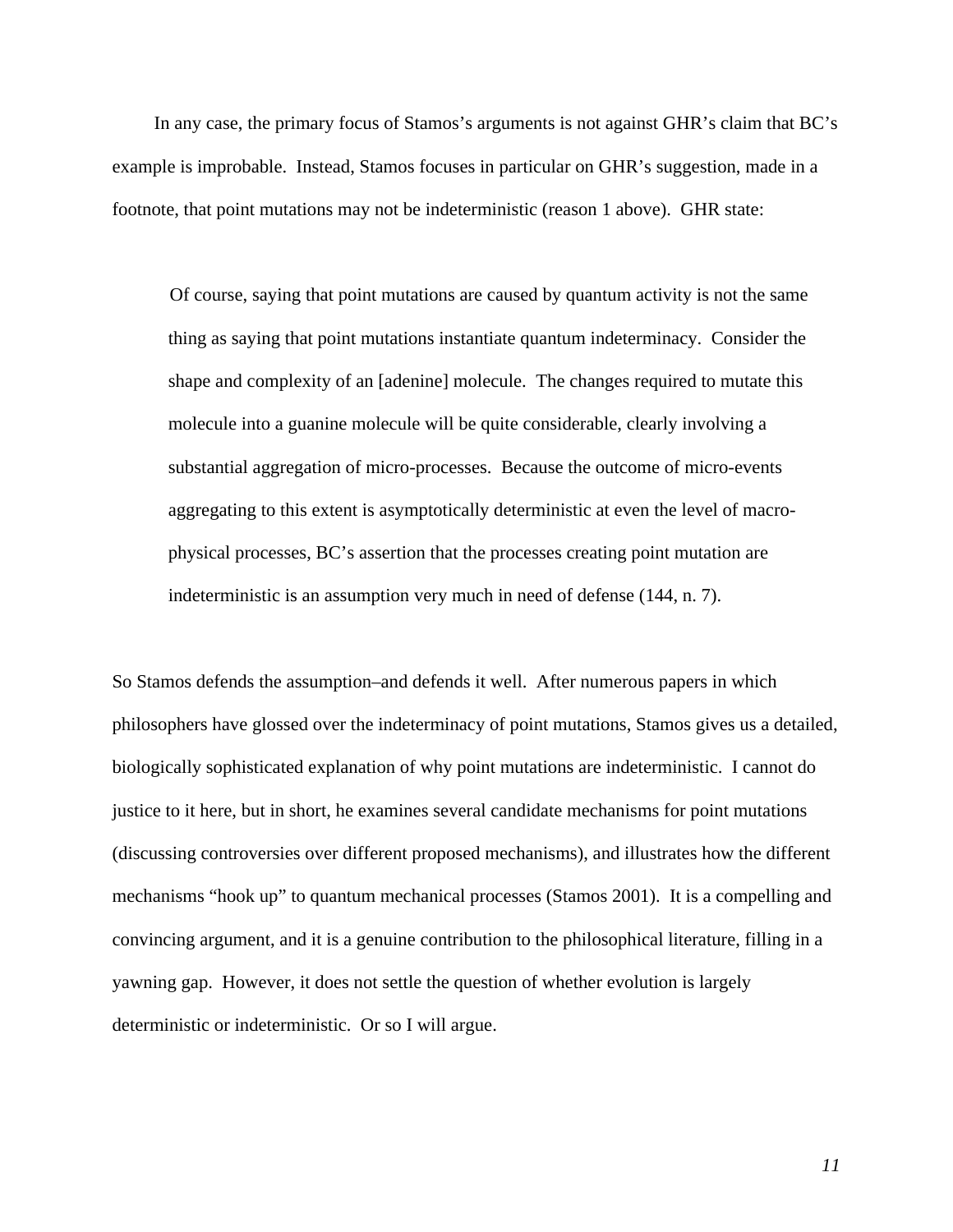As I noted already, most of Stamos's essay is a response to GHR's footnote. Now it is true that some philosophers (who I will decline to name) are notorious for sneaking their most important points into the footnotes, but I don't believe that is what GHR have done. It is clear from the rest of their essay that they largely grant the indeterminism of point mutations (and the earlier essays by Horan and Rosenberg support this interpretation as well). That is not what's at stake between the two sides. What is at stake is whether (and to what extent) point mutations produce an effect at the level of evolutionary processes. BC's example addresses this issue directly, by describing a scenario where a point mutation has an immediate evolutionary effect. But for the most part, Stamos does not discuss the implications of point mutation for evolution; instead, he focuses on demonstrating that point mutations are indeterministic. This fills in an essential point in BC's percolation argument, but again, BC's percolation argument does not settle the debate (nor was it intended to, as discussed above).

My response to Stamos may seem odd here. After all, no one doubts that mutation plays an important role in evolution. So, if point mutations are indeterministic, then evolution must be indeterministic also, right? This seems to be Stamos's implicit argument. Yet I do not think the implicit argument succeeds.

To see why not, we must consider the role that mutation, in general, plays in the evolutionary process. Mutation can be viewed from two different perspectives in evolution. First, it can be seen as an evolutionary process, alongside other evolutionary processes such as natural selection, random drift, and migration. That is, when there is a mutation in a population, there is a change in the genetic composition of the population–in other words, there is evolution, at least according to some definitions of it. However, when you consider mutation in this light, its effects are very weak as compared to natural selection, random drift, and migration. So, any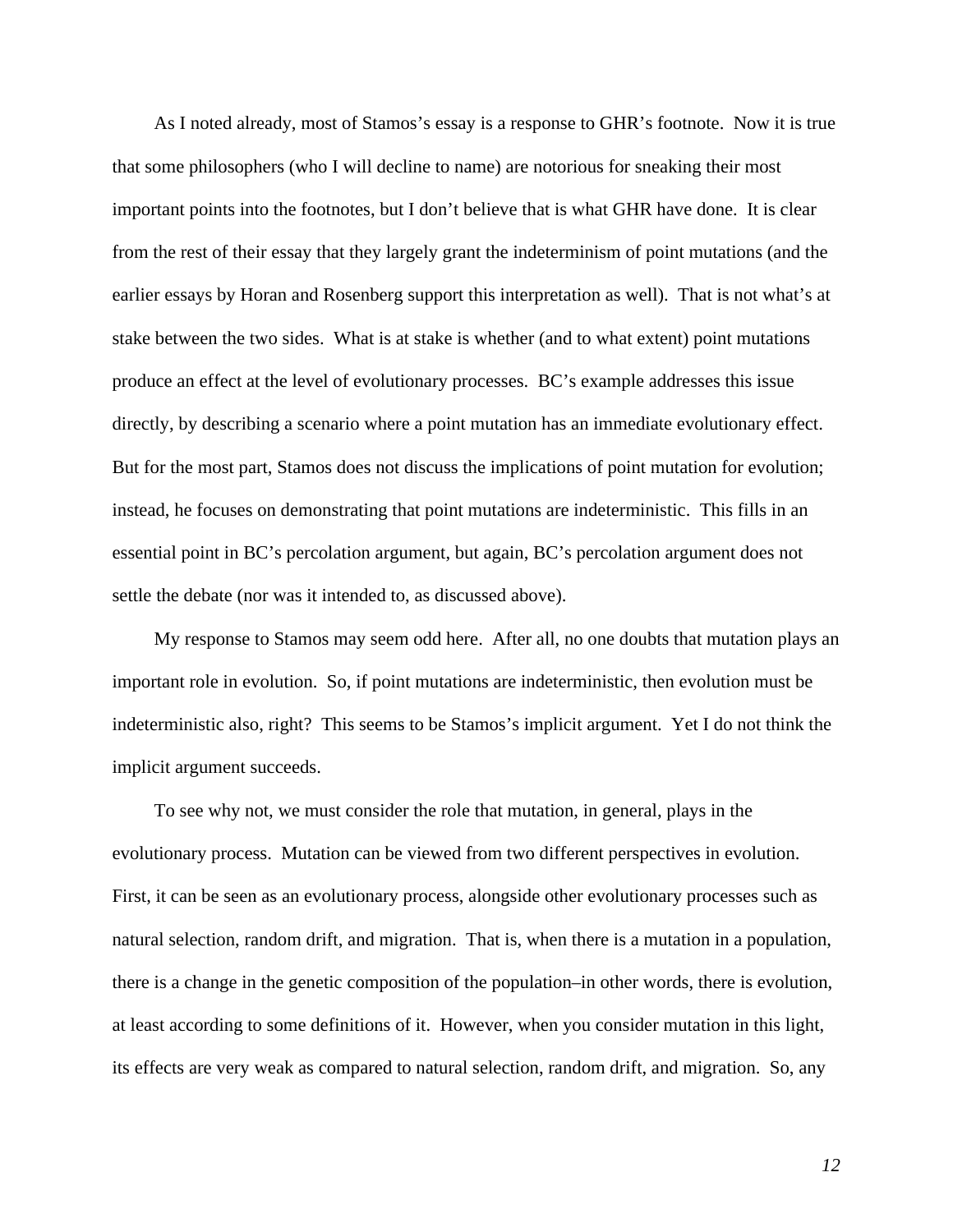indeterministic contribution would be small. Viewed from the second perspective, mutation is a source of variation that the other processes (natural selection, random drift, and migration) act on and amplify. Here one sees that the role of mutation in evolution is a key one, although mutation is not the only source of phenotypic variation; recombination is also a source of a considerable amount of phenotypic variation in a population. More importantly, not all variations due to mutation result in a long-term evolutionary effect; many are immediately lost to selection or drift.

Furthermore, we must consider that not all mutations are point mutations (i.e., base substitutions). Other kinds of mutations include deletions, insertions, inversions, translocations, and gene conversions (Hartl and Clark 1989, 97-103). This is not to say that Stamos makes the mistake of saying that all mutations are point mutations, but just to clarify that the previous points made about mutation concern phenomena of which point mutations are just a subset. We would need an additional paper (or papers!) akin to Stamos's, to convince us that all of these forms of mutation are indeterministic.

When you consider all these points together: that mutation as an evolutionary process has weak effects, that mutation as a source of variation is often not perpetuated, and that not all mutations are point mutations, the right conclusion to be drawn seems to be that point mutations do contribute a certain amount of indeterminism to the evolutionary process, but they do not make it indeterministic to any great degree. Or, at least, it is not obvious that they do; more argument would be needed to demonstrate this claim. Now of course, all of this is quite vague; but once again, the terms of the debate, as set by BC and GHR, are quite vague. Consequently, the questions become: can the indeterminist show that evolution is largely indeterministic, or can the determinist show that evolution is not largely indeterministic? Stamos has not addressed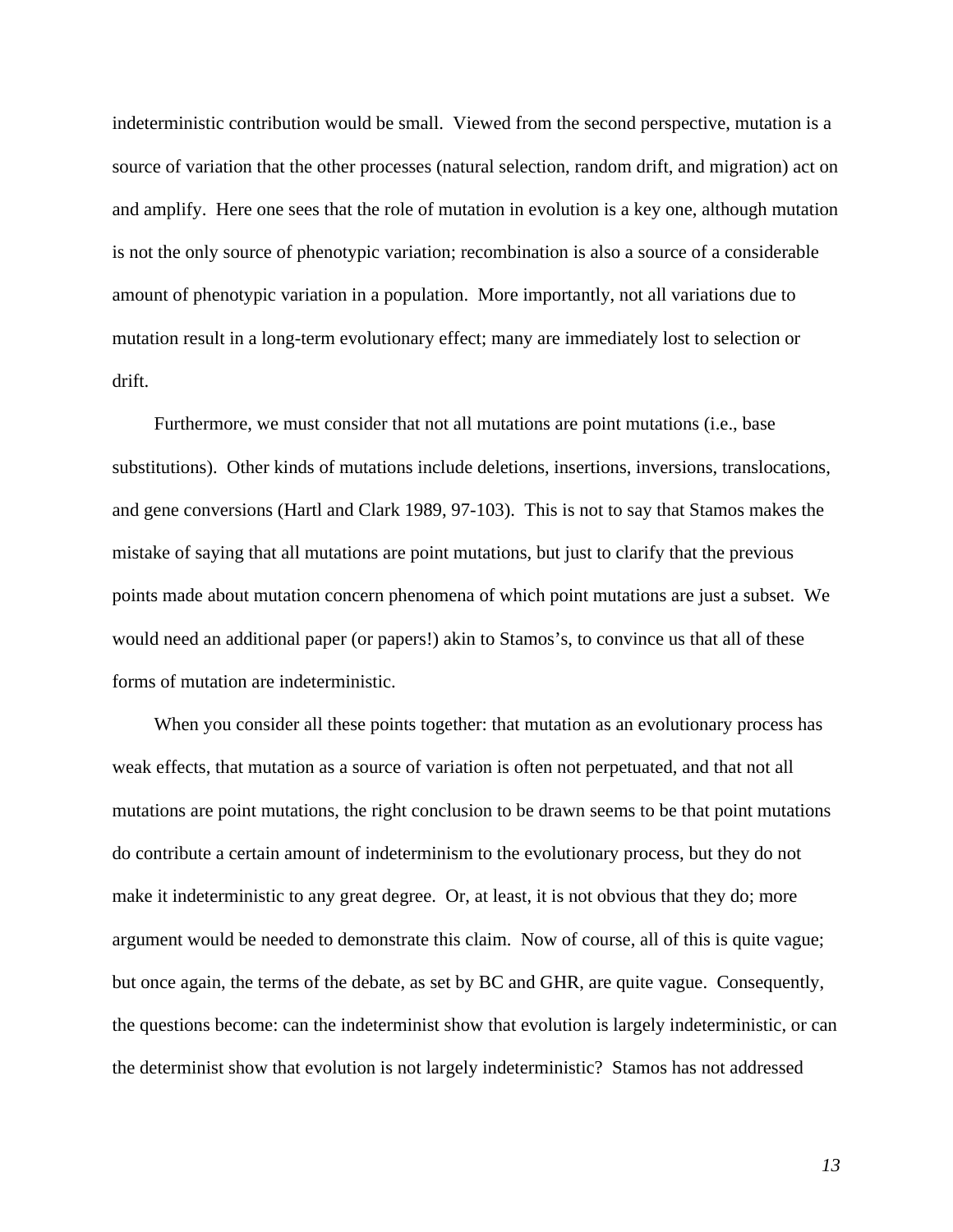these questions. Therefore, although Stamos's demonstration that point mutations are indeterministic supports a key point of BC's, it does not settle the debate in favor of the percolation argument for indeterminism.

#### **3. The Autonomous Strategy**

The second strategy by which one might argue for the indeterminism of evolution does not look to QM to undergird the argument, but instead argues directly for the indeterminism of higher level evolutionary processes. In this strategy, QM plays a role that is at best peripheral, perhaps opening the door for the possibility of indeterminism. However, since no explicit connection is made, it can be said that evolution is treated autonomously.

BC use this strategy in their example of experiments on cloned organisms. As BC note, experimental setups that use cloned organisms in controlled environmental settings are quite common in biology. The results are equally commonplace: organisms that are (purportedly) genetically identical and are raised in (purportedly) identical environments will differ physically, so that some will be more reproductively successful than others. For example, cloned plants grown in identical environments may have different heights and weights, or different numbers of flowers, leading to differential reproductive success. BC argue that these kinds of experiments are evidence for the indeterminism of evolution.

Glymour's (2001) arguments primarily follow the same autonomous strategy of arguing from a higher level process, i.e., an evolutionary process, although he uses the percolation strategy as well. For the moment, I will focus on his use of the autonomous strategy. Like Stamos's essay, Glymour's essay is biologically sophisticated, philosophically interesting, and a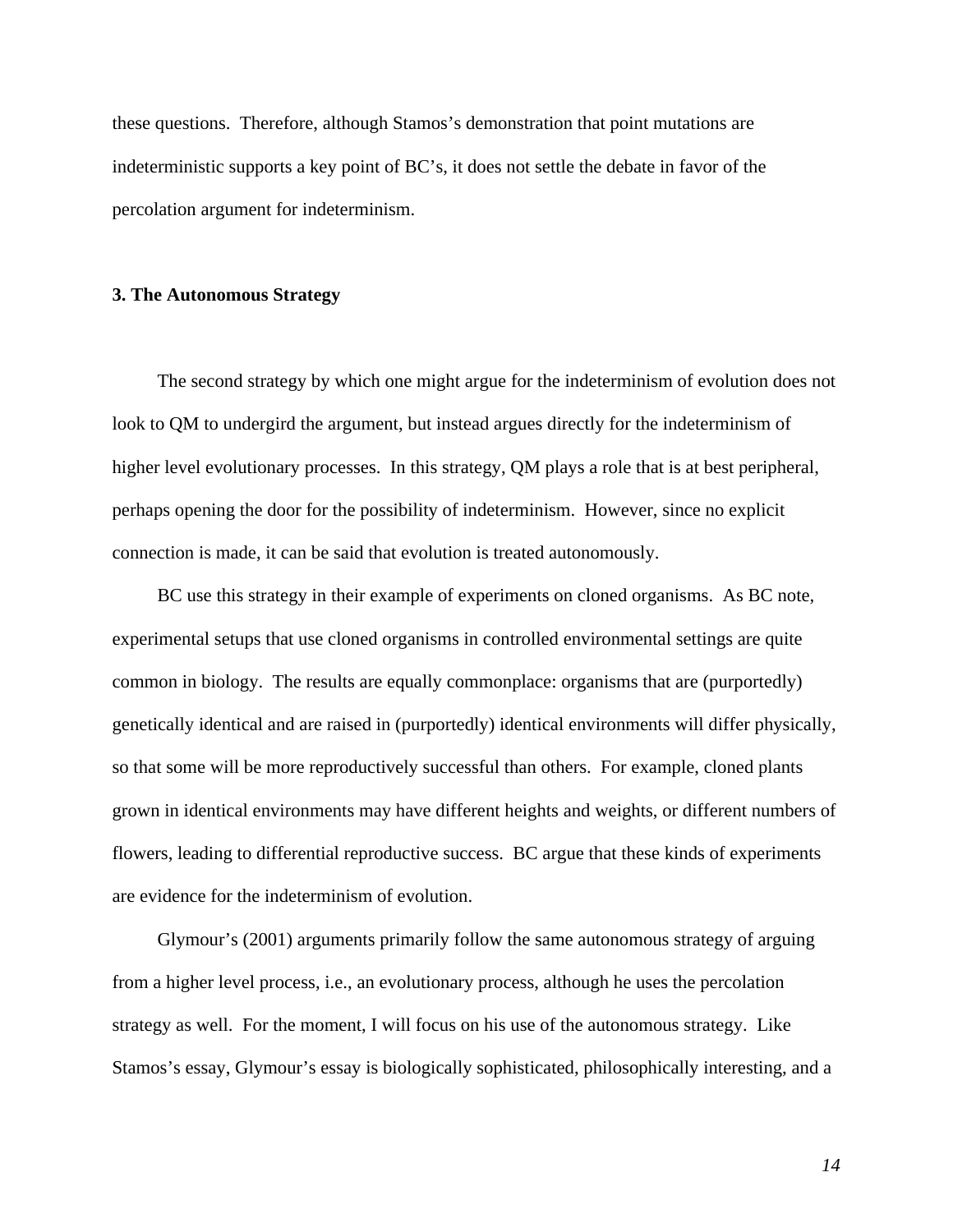genuine contribution to the literature. And as with Stamos's essay, my summary of Glymour will not do it justice; I will be simplifying his discussion considerably. Glymour examines the phenomenon of random foraging behavior, as it has been observed in bluegill sunfish and the parasitoid wasp. Glymour demonstrates that when foraging, these organisms use a random search strategy, as opposed to a systematic strategy; their behavior can also be described as a random walk.

Moreover, if I understand Glymour correctly, he is suggesting that not only are the paths random (rather than systematic), but that they are generated randomly; that is, the organisms do not follow the same nonsystematic path each time, but a different nonsystematic path is generated each time. Glymour seems to be suggesting that this random generation of random patterns is evidence for the indeterminism of the foraging process. Glymour then makes the case that foraging search paths affect both energy expended and the number of prey captured, and are thus subject to natural selection (presumably, on the assumption that search path behavior is heritable). Therefore, he concludes, there is evidence that evolution is at least sometimes indeterministic. (Glymour thus succeeds in tying his argument to evolution, whereas as we saw above, Stamos fails to do this).

So, to put the point simply, in both BC's and Glymour's arguments, a random pattern is identified at the evolutionary level, and a case is made that indeterminism is the best explanation for the random pattern. Both essays acknowledge the obvious counterargument, that the patterns could be the result of determinism in conjunction with hidden variables. In BC's example, a determinist can maintain that either the organisms were not truly identical (a mistake occurred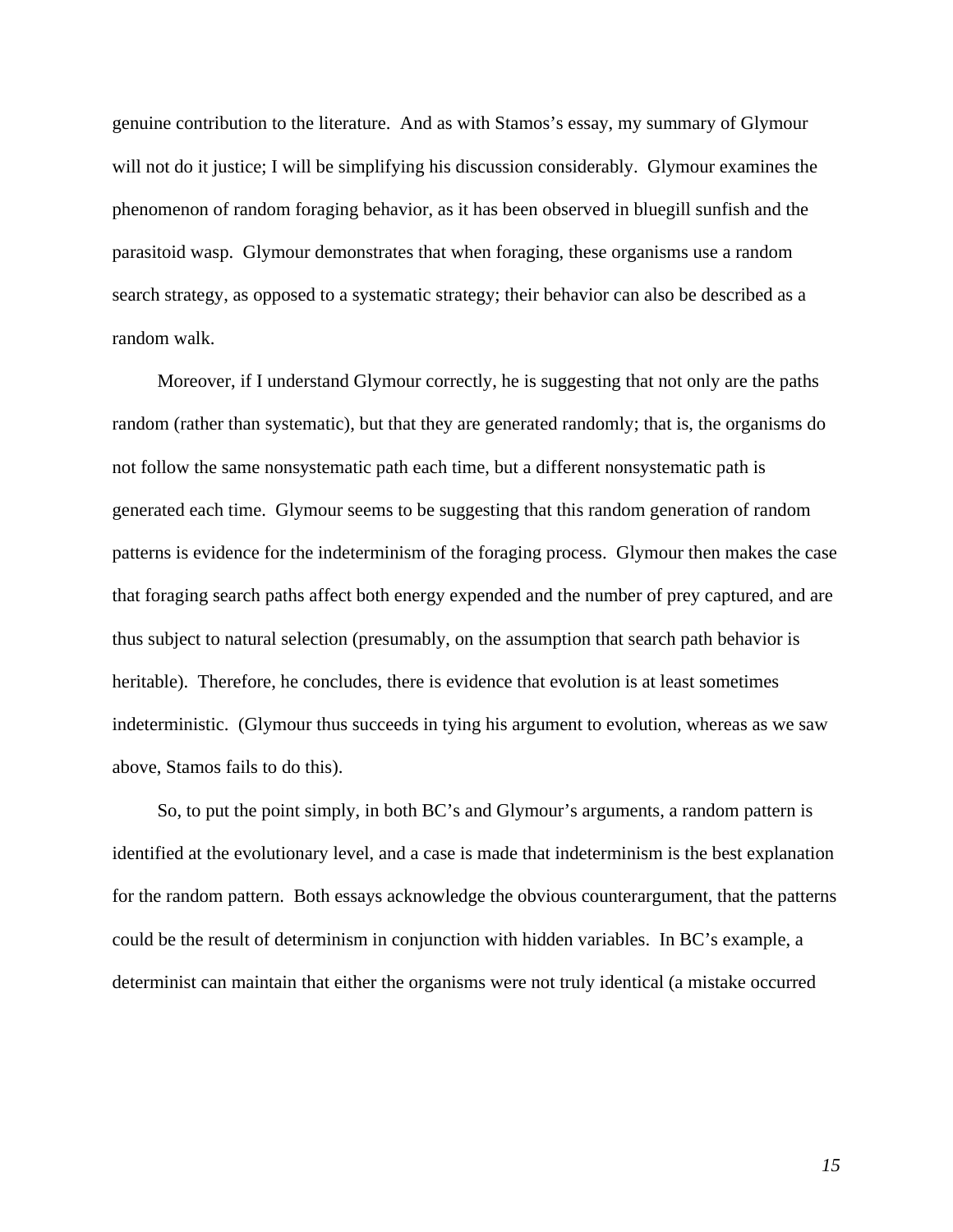during the cloning process),  $\frac{7}{1}$  or the environments were not truly identical (a mistake was made in constructing the environmental settings). Now, in Glymour's example, we would need to know more about the causal factors that give rise to foraging behavior in order to decide which hidden variables are plausible (if any). Again, however, deterministic hidden variables are at least in principle possible.

"Random" functions in computer programs provide a useful analogy here.<sup>8</sup> Most computer languages contain a random function, often called "rand". Suppose a program is run that calls the function "rand" ten times, producing a sequence of ten numbers. Each time the program is run, the same sequence of ten numbers would be repeated – which is not terribly random! However, "rand" functions can be fed what is called a "seed." Different "seeds" produce different sequences. Let us now suppose that each time we run our program, the "seed" used is the time on the computer's clock (or better yet, the duration between keystrokes on a keyboard, which is difficult to reproduce). Now each time the program is run, a different sequence of ten numbers is produced. By all appearances, the pattern of sequences is random. Of course, it is not really random; the program is deterministic, and, more specifically, the sequence is specified by the seed. But that is exactly the point. A pattern can look random and yet be the result of a completely deterministic process. Indeed, random foraging patterns can be generated by deterministic computer programs. An observed random pattern is not sufficient evidence for indeterminism.

Thus, the basic problem with the autonomous strategy is that when you have random data patterns (even random data patterns generated randomly), it is possible to account for the data in

<sup>&</sup>lt;sup>7</sup> Lewontin states: "Given the known rates of mutation, the likelihood that two actually existing genomes are identical over their entireties is extremely low, even for those of identical twins or other clonally reproduced organisms" (1992, 139).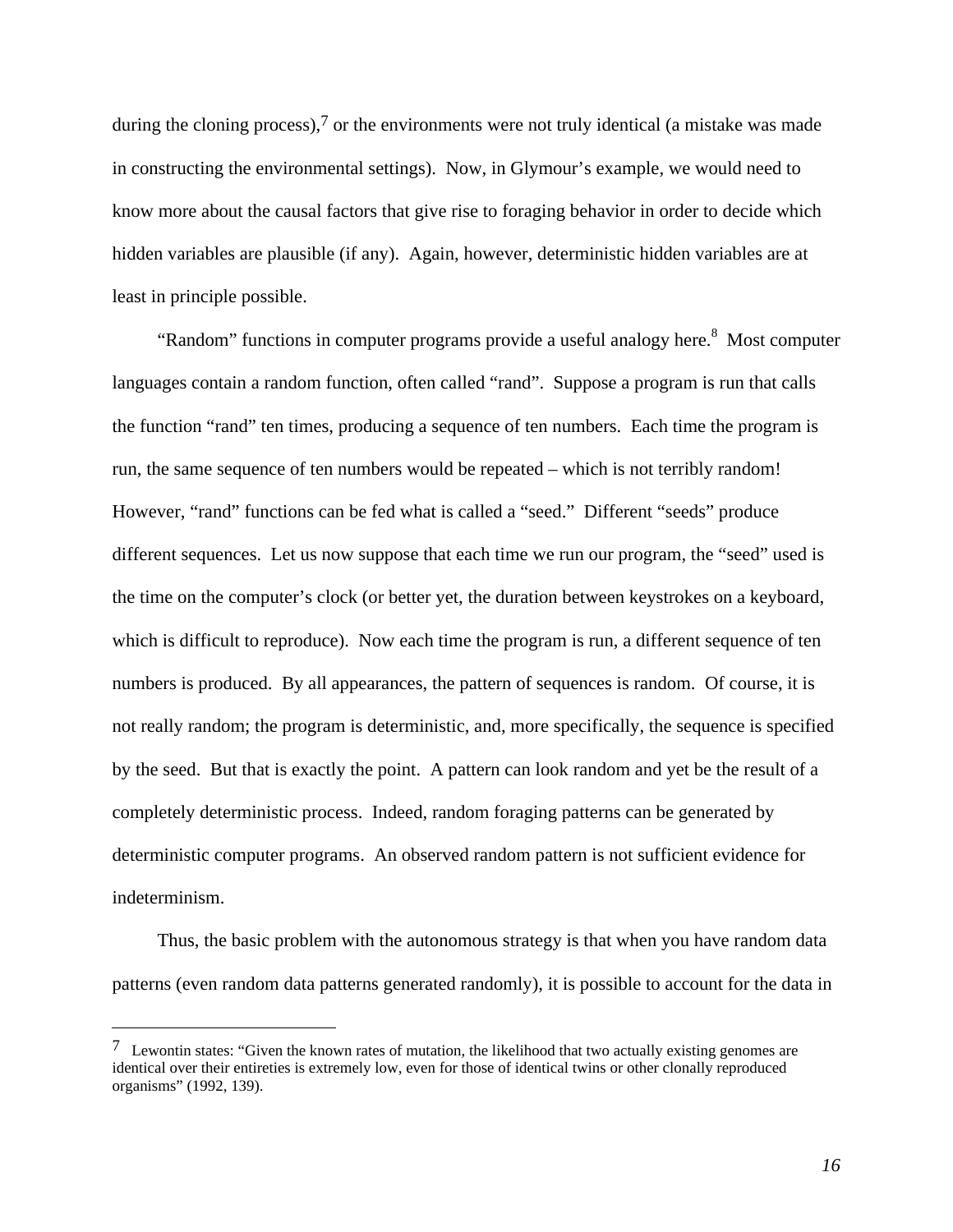two ways. The random data patterns may be the result of an indeterministic process, or the random data patterns may be the result of a deterministic process in conjunction with one or more hidden variables. The challenge then becomes how to argue for one position without begging the question against the other position.

BC's response to this challenge is to assert that one should only posit a hidden deterministic variable if it aids in the development of the theory; however, "the positing of deterministic hidden variables in evolutionary theory serves no theoretical purpose at all" (331). GHR attempt to counter this claim by suggesting that it is the positing of deterministic hidden variables that provides the impetus to seek out additional causes, and that "to do otherwise is to abdicate the scientist's self-appointed tasks" (153). However, as both Stamos and Glymour point out, an indeterminist can still seek out hidden variables for some of the apparent randomness, with the understanding that some randomness will remain due to fundamental indeterminism.

What this exchange between the determinists and the indeterminists illustrates is that there are really two issues here. The first issue is whether it is ever useful to think that there may be hidden factors producing a random pattern. Here, both indeterminists and determinists seem to grant that sometimes it is useful to think there are deterministic hidden variables – but when? When it aids in the development of the theory, as BC suggest? But how could we know that in advance? It seems to me that (at best) it is only in retrospect that we can say whether a search for particular hidden variables has been a waste of time. The second issue is the more general one of whether there is some sort of methodological advantage to being a determinist or an indeterminist. However, it is hard to see what that would be. Furthermore, it is not at all clear that biologists (now or in the past) have ontological conceptions of determinism or

<sup>&</sup>lt;sup>8</sup> These are often called "pseudo-random" functions, for reasons that will become clear.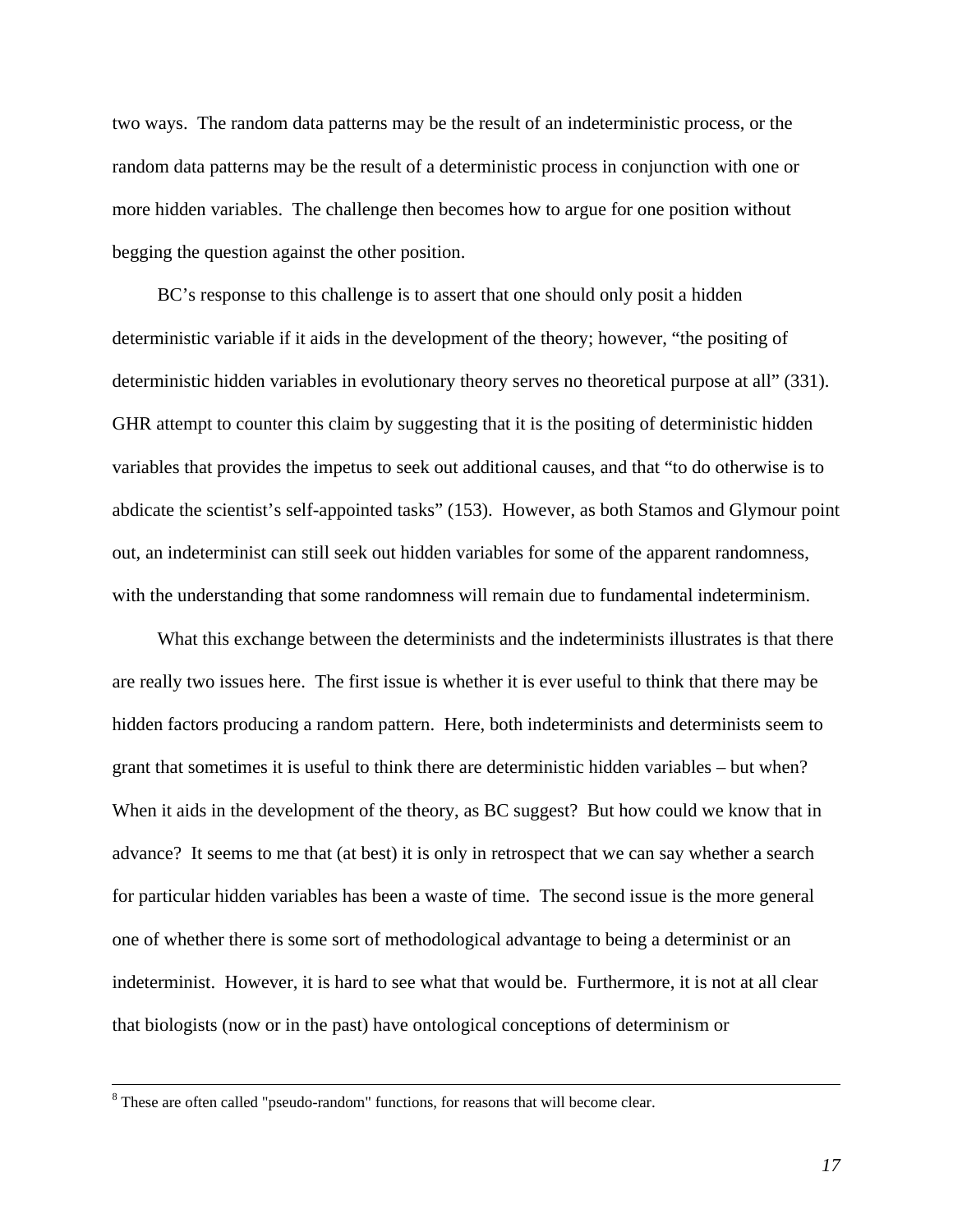indeterminism in mind when they develop evolutionary theory. I do not think methodology will tell us whether to prefer a deterministic or an indeterministic account of a random pattern.

Glymour, on the other hand, addresses the issue of accounting for a random pattern deterministically by stating that, "[w]e would have reason to take this possibility seriously, that is, to doubt that random search behavior is genuinely random, if it were simply impossible for organisms to exploit indeterministic features of their own physiology or environment in generating search behavior" (2001, 526). He then proceeds to motivate the claim that indeterministic behavioral mechanisms are possible. However, this response is not persuasive, largely because it stacks the deck against the determinist and in favor of the indeterminist. The determinist should not have to show that it is *impossible* for the behavior to be indeterministic; the determinist only needs to show that the behavior is not *in fact* indeterministic. The indeterminist, on the other hand, needs to do more than show that indeterminism is possible. (Both sides grant that indeterminism is possible, in any case). At the risk of stating the obvious, many things are possible without being actual. Thus, the indeterminist needs to show positive evidence in favor of indeterminism.

## **4. A Return to Percolation?**

Perhaps in recognition of this point, Glymour shifts from an autonomous strategy to a percolation strategy, appealing to the indeterminism of the underlying processes. He asserts that "[w]hatever procedure is used to generate random behavioral patterns and random searches in particular, at some level this procedure must commonly involve the operation of cells" (2001, 526-7). Furthermore, there is evidence, Glymour claims, that ion channels "behave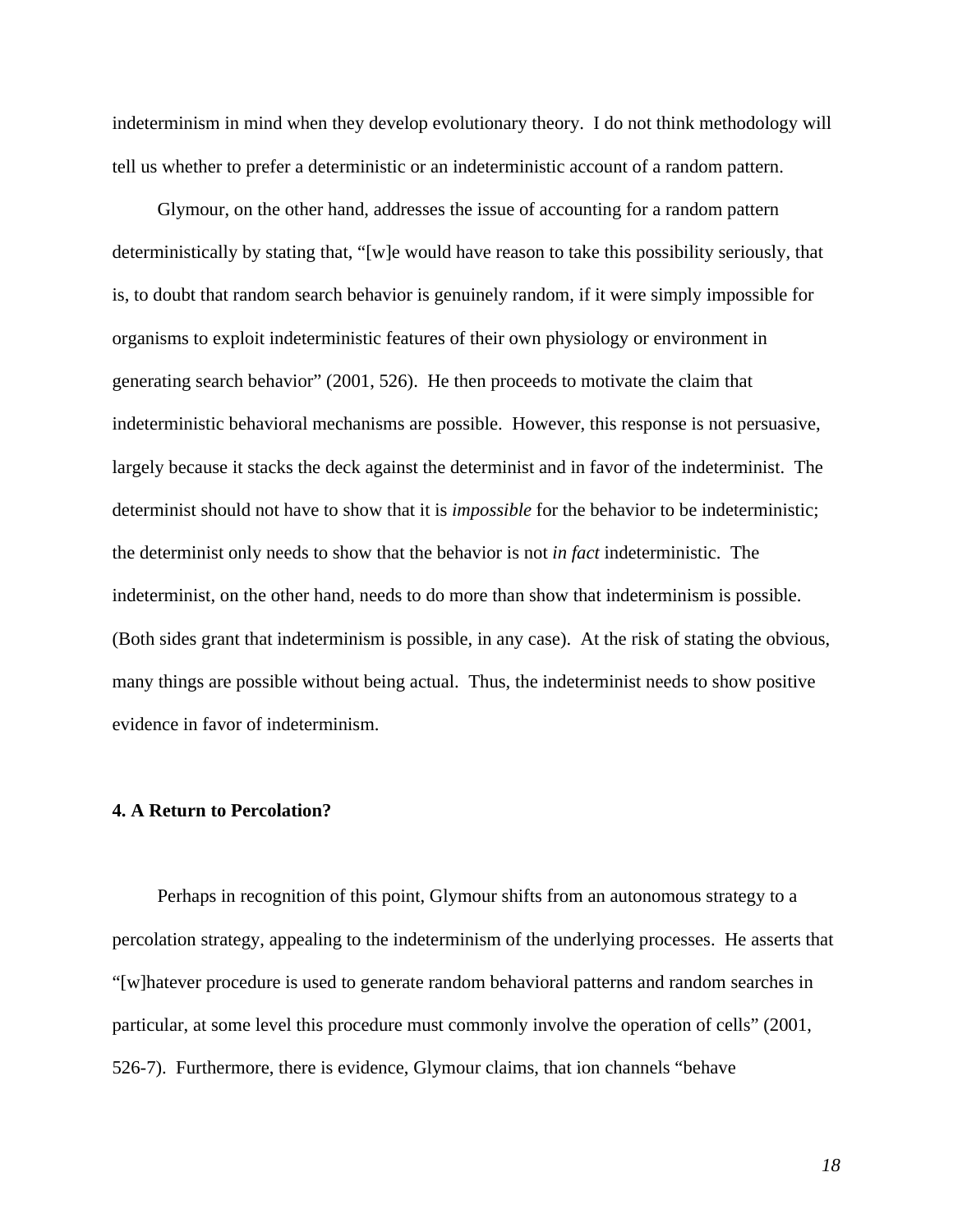stochastically" and that "this stochasticity appears to account for variations in cellular behavior"; more specifically, there is evidence that the stochastic behavior of neural cells has some effect on learning behavior (2001, 527).

However, the studies that Glymour cites simply raise more questions. What reason do we have to think that ion channels behave *indeterministically* – which is more than saying that they behave *stochastically* ("stochastic behavior" being merely an observation of statistical outcomes)? Namely, what is the underlying quantum mechanical process? If the ion channels are indeterministic, how does this indeterminism percolate to the level of cellular behavior, for neural cells in particular? Moreover, if neural cells do behave indeterministically, then how does this indeterminism percolate to the level of foraging behavior and search patterns?

In short, Glymour neither defends his claims for indeterministic cellular behavior nor demonstrates the connection between the cellular behavior and the foraging behavior. What is needed is a discussion of the specific processes that produce foraging behavior, not just an assertion that there must be some connection. As Glennan (1997) points out, there are some macro-level events that are deterministic (in spite of micro-level indeterminism) – such as pushing a button on a Coke machine – and there are others where the indeterministic micro-level clearly does percolate up to produce an indeterministic macro-level phenomenon – such as the action of a Geiger counter. So, is foraging behavior like a Coke machine or like a Geiger counter? (Or somewhere in between?) Glennan's suggested method of answering questions such as this is the similar to the one that I am urging, namely to require a detailed understanding of the underlying causal processes. Unless an explanation of the how the percolation from the microlevel to the macro-level is occurring can be given, it is just the indeterminist's intuition versus the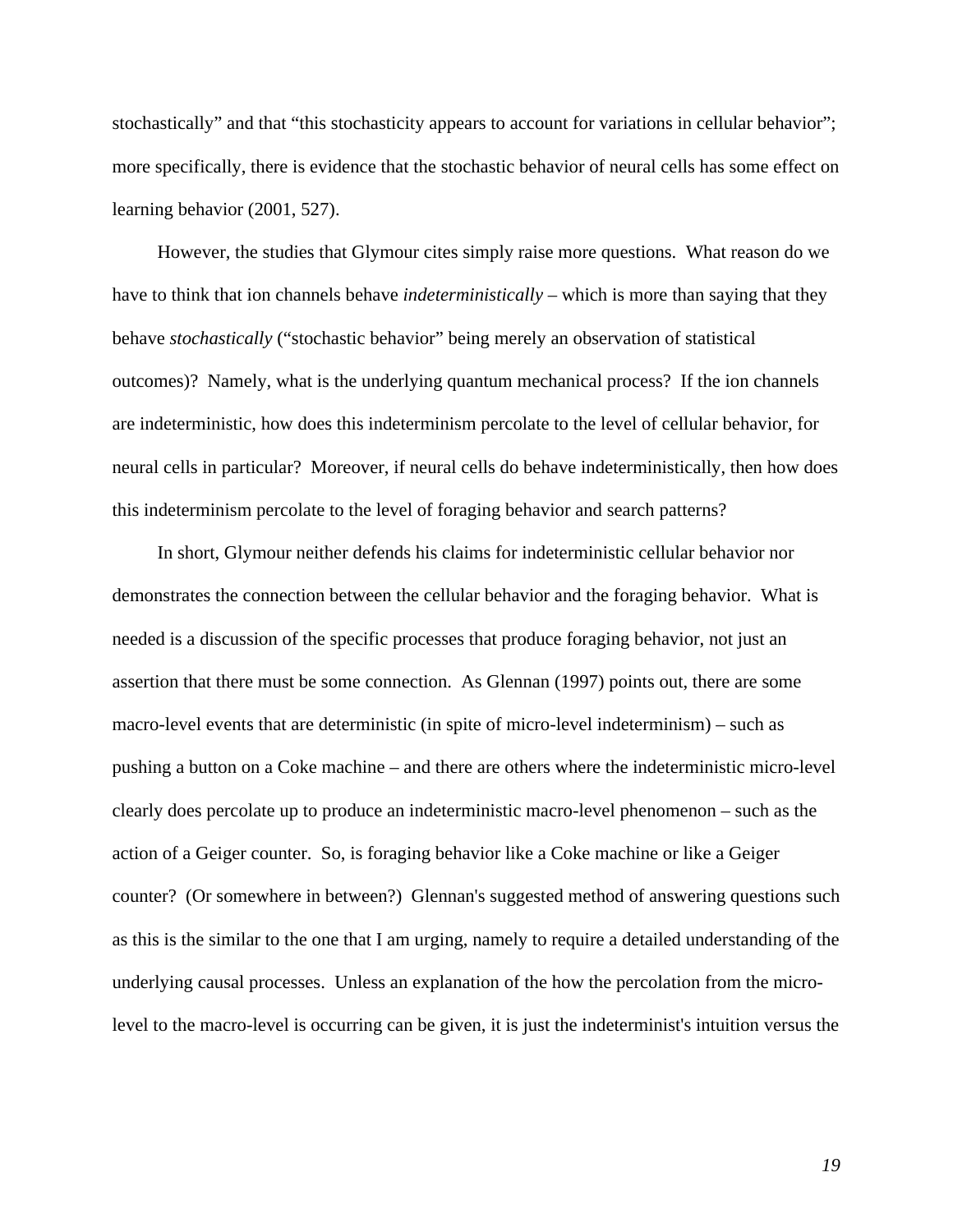determinist's intuition, with no clear reason to prefer one intuition over the other. In other words, Glymour has committed the "percolation fallacy" that was discussed above.

Even if I am correct that Glymour does not make a positive case for indeterminism, however, the following challenge of Glymour's remains. He asks, if there were indeterminism at the micro-level (a point that the determinist's position grants), what would prevent its percolation up to the macro-level? If percolation to the evolutionary level of behavior patterns could happen, but never happens, it seems as though we have a mystery on our hands: "were it a fact that no [indeterministic] behavioral patterns exist, it would be, as far as we can now say, simply an accidental fact: the generalization is backed by no conceptual reason, nor by any putative laws of nature, but rather depends for its truth on a happy sequence of evolutionary changes in which on every occasion where an indeterministic mechanism is possible and would be advantageous, no such mechanism ever arises" (2001, 527). Part of Glymour's argument here makes the point that if an indeterministic mechanism were to arise at the "level of macro-physiology or organismal behavior", that such a mechanism could very well be advantageous and therefore subject to natural selection (2001, 527). This point seems well taken, and Glymour's own example supports it; if random foraging behavior were an indeterministic mechanism, it would be preserved through natural selection (just as it would be preserved if it were a deterministic mechanism). Sometimes randomness is advantageous, and it should not matter if it is randomness via a deterministic mechanism or an indeterministic one.

That said, however, it remains to be seen whether the assumption underlying Glymour's argument is true: whether indeterministic mechanisms arise at the level of macro-physiology or organismal behavior (in other words, do they arise in the first place for natural selection to act upon)? Glymour seems to be suggesting that since indeterministic percolation is possible, if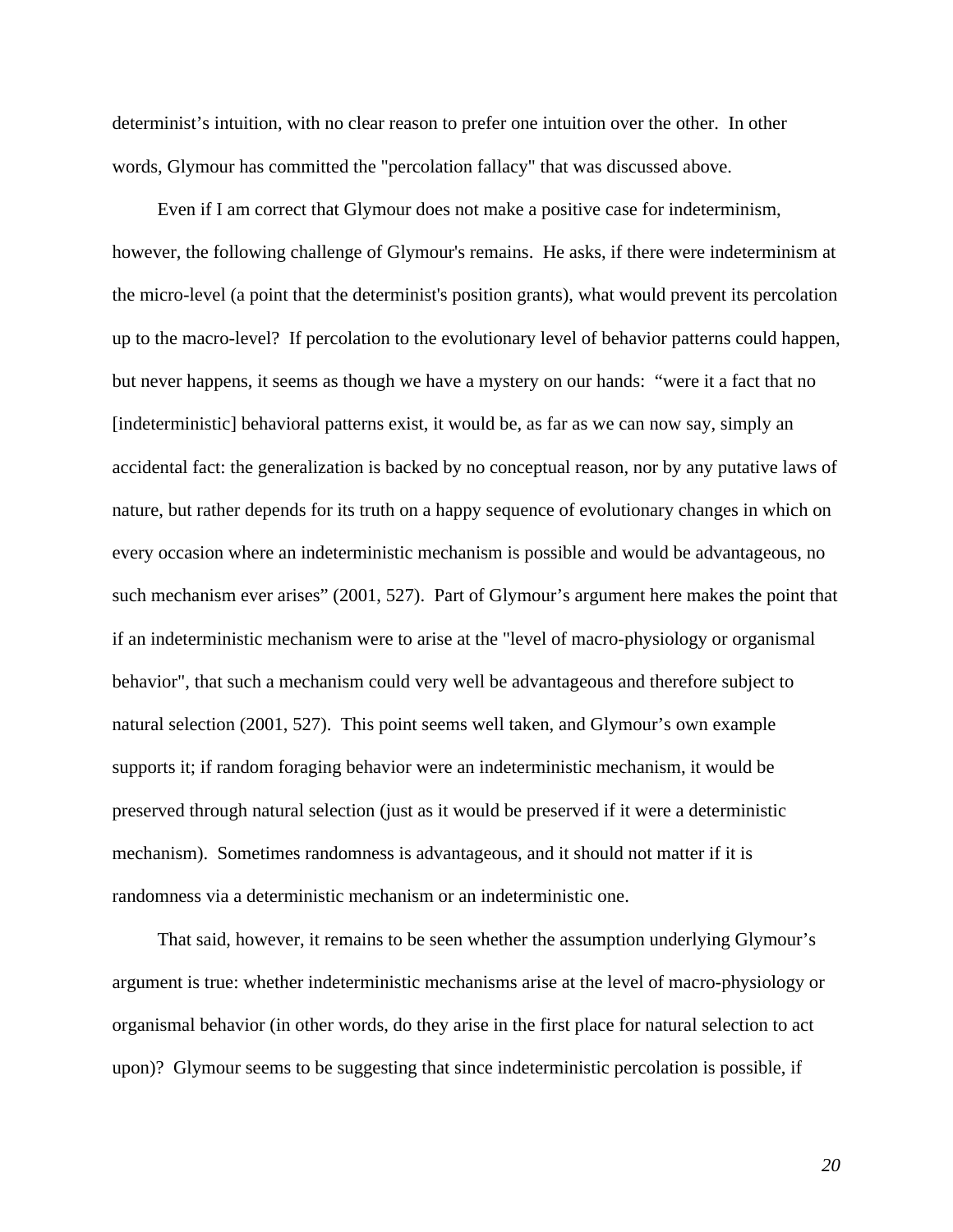there were no such indeterministic mechanisms it would purely be by accident. In other words, if there is no law to prevent them, it seems as though somewhere, sometime, they ought to occur. If percolation is possible, then the world is not safe from indeterminism.

Here I worry that Glymour is again teetering on the edge of the percolation fallacy. But putting aside that worry, suppose that he is right – suppose that somewhere in the world, indeterministic mechanisms have arisen at the level of macro-physiology or organismal behavior, and that these mechanisms have been preserved by natural selection. This, of course, would not show that *foraging behavior* was indeterministic, nor would it show that evolution is *substantially* indeterministic. Perhaps indeterministic events at the evolutionary level are uncommon, as with BC's example. Or perhaps not. My point here is that this argument will not settle the debate either way. A better strategy would be a more thorough analysis of the studies on neural cells, as discussed above.

In sum, Glymour is forced to shift from the autonomous strategy to the percolation strategy, but since he does not follow through completely on the percolation strategy, he does not argue persuasively for the indeterminism of evolution.

## **5. Conclusion**

So, what is the current status of the debate? Where have we gone right, and where have we gone wrong? Where do we go from here? I would argue that the debate is still unresolved, but that the discussion has proved illuminating as to what is, and what is not, a good strategy for settling it. The autonomous strategy is appealing if one is worried about biology being reduced to physics, or biology becoming the handmaiden of physics, or the like. However, I think those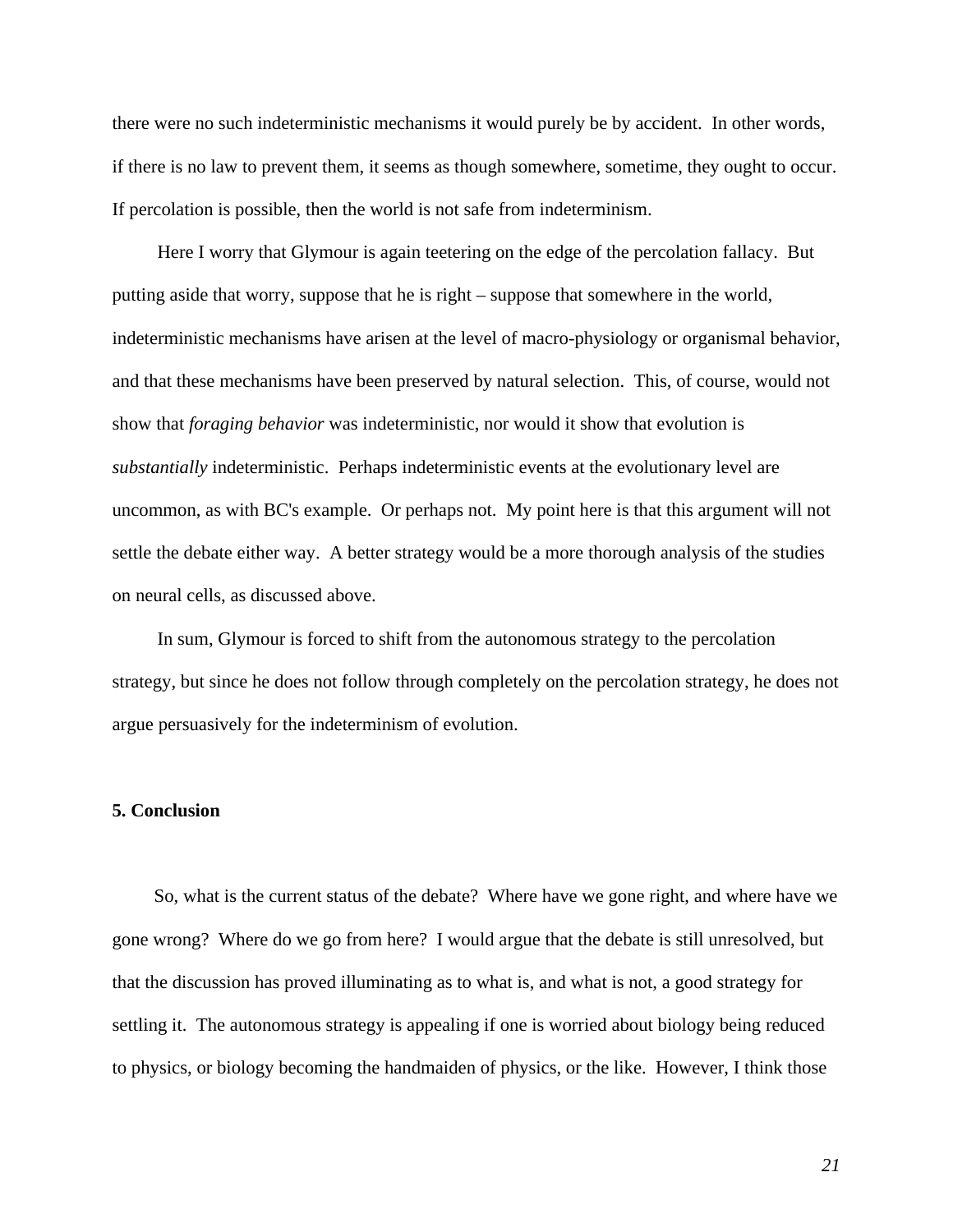worries are misplaced, first of all, because biology is a well-established science (currently garnering more than its share of grant money, I might add), and second, because the issue here is not a global reduction of evolution to QM. The issue is rather a more limited one of whether we need to appeal to QM to settle the question of whether evolution is indeterministic. The problem is that if we don't appeal to the indeterminism of QM – that is, if we don't appeal to a point that is granted by both sides – we end up begging the question against each other. We end up arguing over whether there are, or are not, hidden variables; we end up arguing over whether indeterminism is, or is not, a better methodological assumption. These arguments are destined to go nowhere. The autonomous strategy is a nonstarter.

That leaves the percolation strategy. Here I think we can draw from what is best about the existing arguments for indeterminism. What is best about Stamos's argument is that he does not gloss over the connection between QM and point mutation; he demonstrates it. What is best about Glymour's argument is that he does not gloss over the connection between foraging strategy and evolution; he demonstrates it. Stamos succeeds at the lower level, whereas Glymour succeeds at the higher level. In short, if we want to argue for the percolation of QM to evolution, we need to demonstrate direct causal connections between the indeterministic phenomena at the lower level and the statistical behavior at the next highest level, at all the pertinent levels between the micro-level and the evolutionary level (as discussed above in the context of foraging behavior). What is compelling about BC's example is that it provides a direct connection between point mutation and evolution; but again, it is such an unusual example that it doesn't demonstrate that evolution is largely indeterministic. That's the final caveat; whatever phenomenon we choose to examine, it ought to be a common one, keeping in mind that the debate is not over the occasional percolation, but over whether evolution is significantly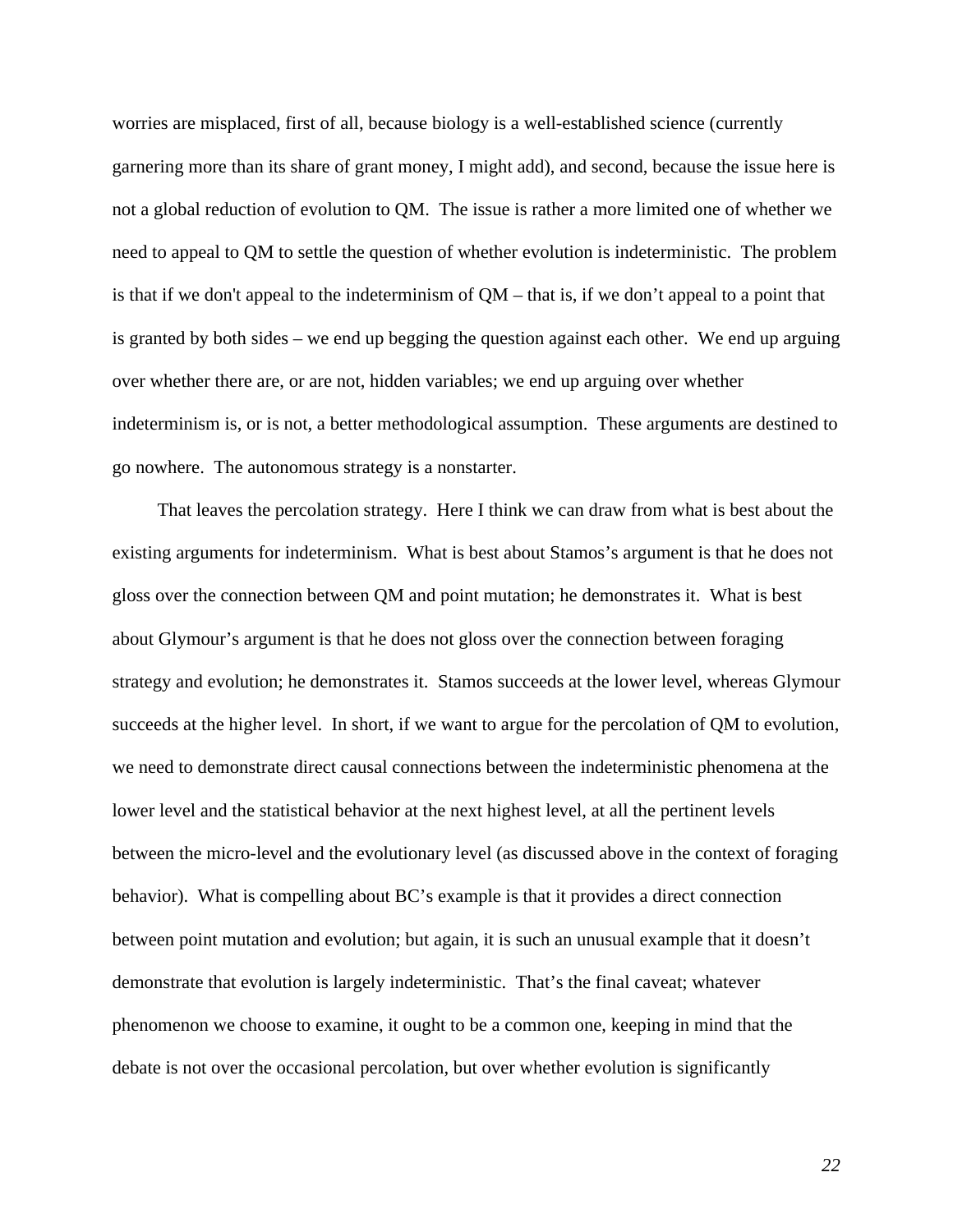indeterministic. Candidate phenomena for demonstrating indeterminism include Stamos's and Glymour's own examples of point mutation and foraging behavior, respectively, as well as the phenomenon of developmental noise (Millstein 2000).

Perhaps the most important lesson that we can take away from an examination of this debate is that it should not be about whether evolution is completely deterministic or completely indeterministic. Rather, the crucial question is: which aspects or processes of evolution are deterministic, which are indeterministic, and to what extent? Once we have answered this question (no small undertaking!), we will have advanced considerably in our understanding of the nature of evolution.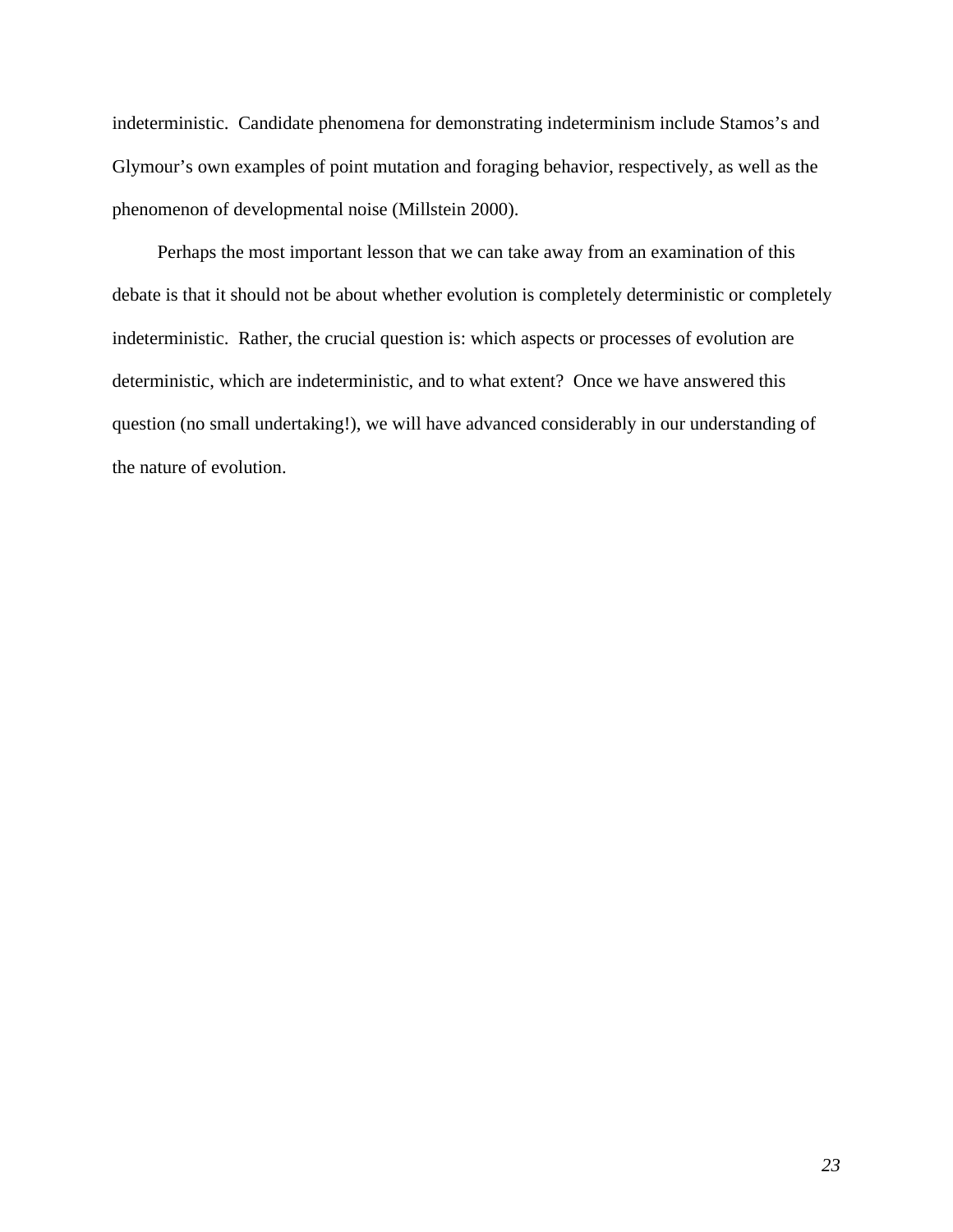#### REFERENCES

- Brandon, Robert and Scott Carson (1996), "The Indeterministic Character of Evolutionary Theory: No 'No Hidden Variables' Proof But No Room for Determinism Either", *Philosophy of Science* 63: 315-337.
- Glennan, Stuart S. (1997), "Probable Causes and the Distinction between Subjective and Objective Chance", *Noûs* 4: 496-518.
- Glymour, Bruce (2001), "Selection, Indeterminism, and Evolutionary Theory", *Philosophy of Science* 68: 518-535.
- Gould, Stephen Jay (1989), *Wonderful Life: The Burgess Shale and the Nature of History*. New York: W. W. Norton & Co.
- Graves, Leslie, Barbara L. Horan and Alex Rosenberg (1999), "Is Indeterminism the Source of the Statistical Character of Evolutionary Theory?" *Philosophy of Science* 66: 140-157.
- Hartl, Daniel L. and Andrew G. Clark (1989), *Principles of Population Genetics*. Sunderland, MA: Sinauer Associates.
- Horan, Barbara L. (1994), "The Statistical Character of Evolutionary Theory", *Philosophy of Science* 61: 76-95.
- Lewontin, Richard C. (1992), "Genotype and Phenotype", in Evelyn Fox Keller and Elisabeth A. Lloyd (eds.), *Keywords in Evolutionary Biology*. Cambridge: Harvard University Press, 137-144.
- Millstein, Roberta L. (2000), "Is the Evolutionary Process Deterministic or Indeterministic? An Argument for Agnosticism", Presented at the Biennial Meeting of the Philosophy of